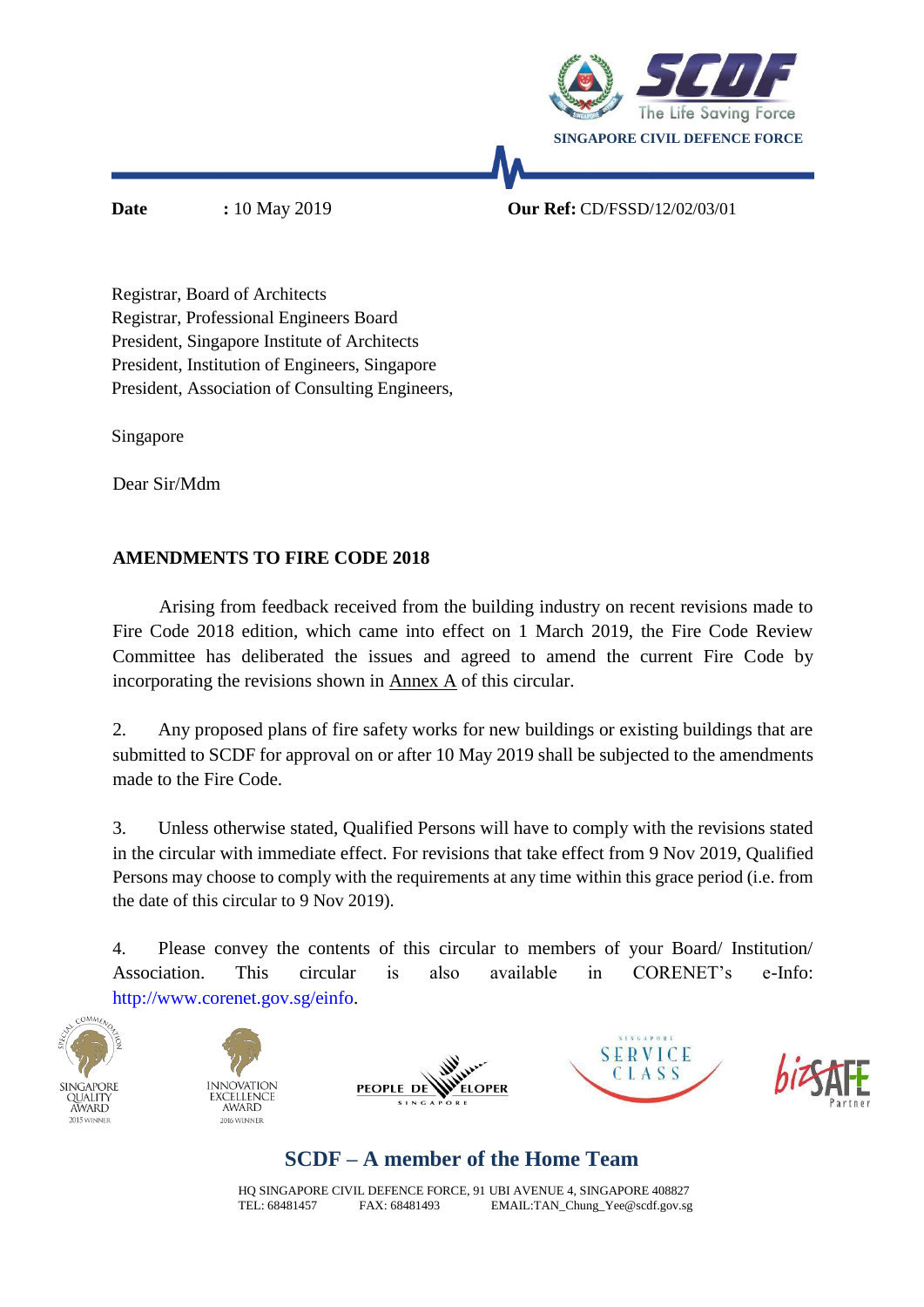

5. Please contact Mr Randy Tan at DID: 68481461 or Mr Tan Yi Yang at DID: 68481734 for any query.

Yours faithfully

(transmitted via email)

MAJ Tan Chung Yee Fire Safety & Shelter Department for Commissioner Singapore Civil Defence Force

Distribution list

CEO, BCA CEO, URA CEO, HDB CEO, JTC CE, LTA CE, Enterprise Singapore

President, REDAS President, IFE President, SISV President, FSMAS President, **SCAL** Honorary Secretary, SPM











## **SCDF – A member of the Home Team**

HQ SINGAPORE CIVIL DEFENCE FORCE, 91 UBI AVENUE 4, SINGAPORE 408827<br>TEL: 68481457 FAX: 68481493 EMAIL:TAN\_Chung\_Yee@scdf.gov.sg EMAIL: TAN\_Chung\_Yee@scdf.gov.sg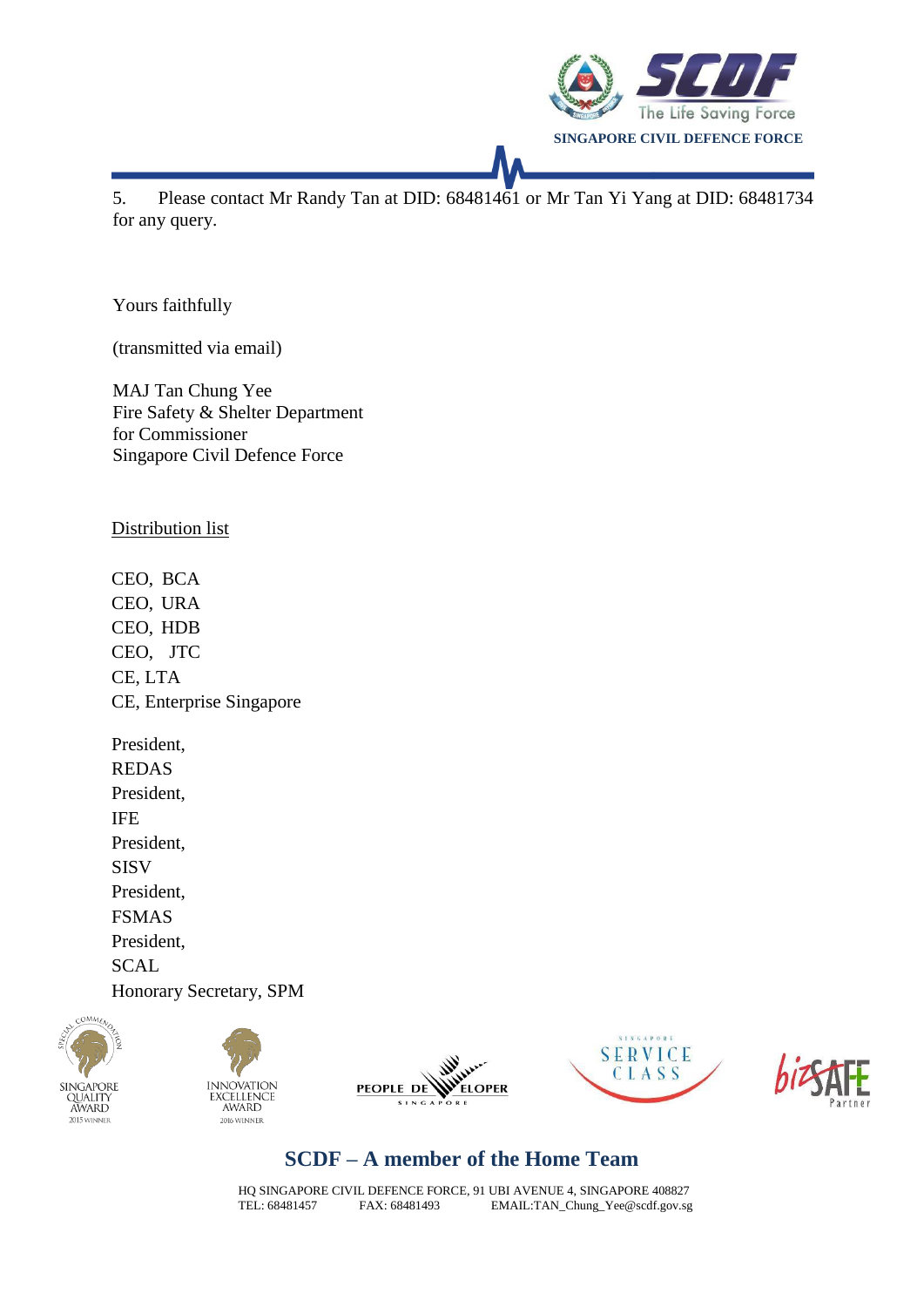

SCDF Fire Safety Standing Committee Fire Code Review Committee











## **SCDF – A member of the Home Team**

HQ SINGAPORE CIVIL DEFENCE FORCE, 91 UBI AVENUE 4, SINGAPORE 408827 TEL: 68481457 FAX: 68481493 [EMAIL:TAN\\_Chung\\_Yee@scdf.gov.sg](mailto:TAN_Chung_Yee@scdf.gov.sg)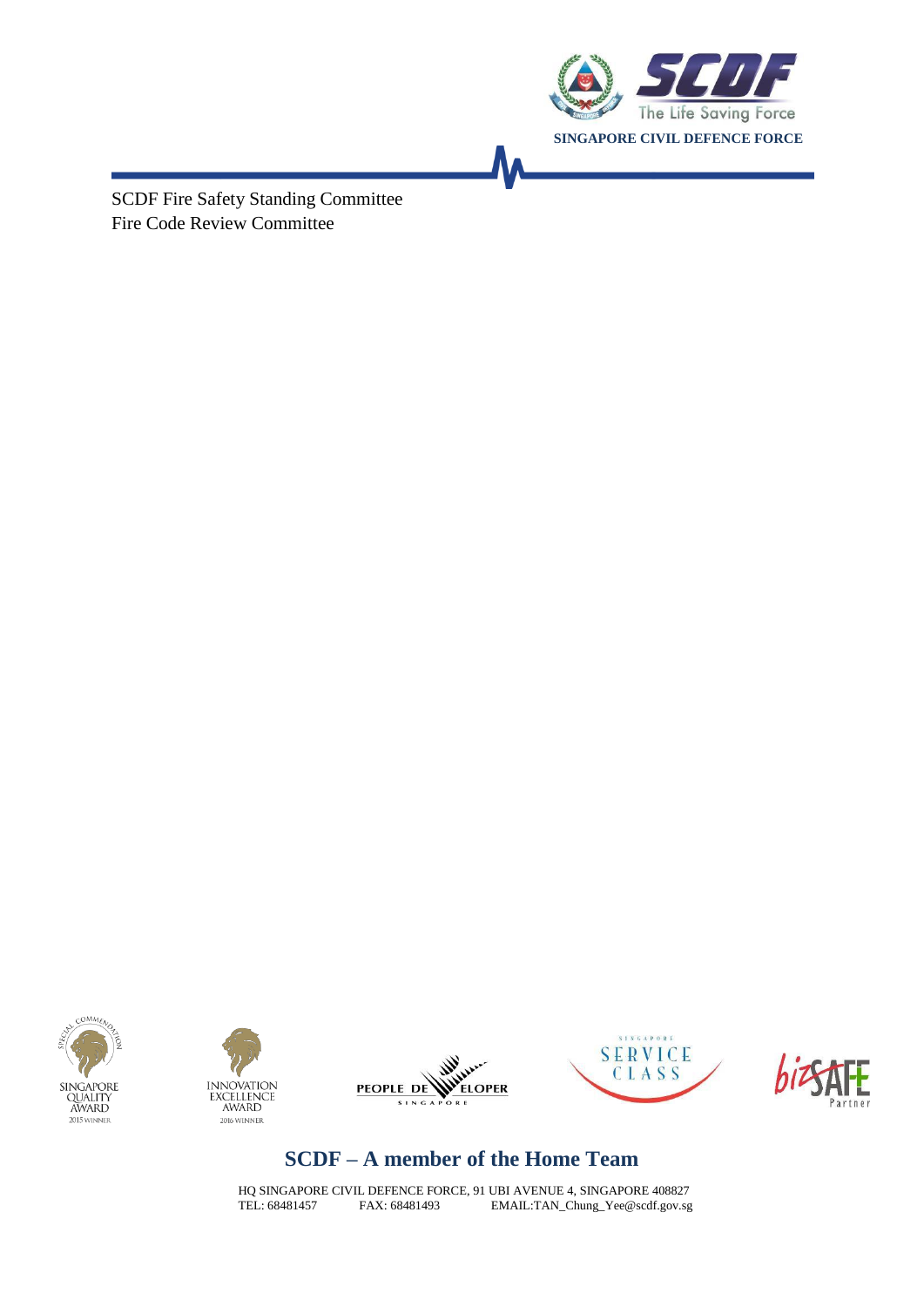| <b>Clause No</b> | <b>Amendment</b><br><b>Date</b> | <b>Effective</b><br><b>Date</b> | <b>Clause Status</b>                  | <b>Clause Before &amp; After Amendment</b>                                                                                                                                                                                                                                                                                        |
|------------------|---------------------------------|---------------------------------|---------------------------------------|-----------------------------------------------------------------------------------------------------------------------------------------------------------------------------------------------------------------------------------------------------------------------------------------------------------------------------------|
| 1.1.4            | 10 May 2019                     | Immediate                       | Reinstatement of<br>past requirements | Fire Safety Report and Fire Safety Instruction Manual (Appendix 1 & 2)<br>Fire Safety Report and/or Fire Safety Instruction Manual for building<br>projects/fire safety provisions specified by SCDF shall be submitted when<br>making building plan submission.                                                                  |
| 1.4.74           | 21 Aug 2018                     | 1 Mar 2019                      | Current                               | Nursing home, convalescent home, home for the aged & hospice<br>These refer to a building, or part thereof, used for the housing and nursing care<br>of persons on a 24hr basis who, because of mental or physical incapacity, may<br>be unable to care for their own needs and safety without assistance of other<br>persons.    |
|                  | 10 May 2019                     | Immediate                       | Clarification                         | Nursing home, convalescent home, home for the aged $\&$ hospice<br>These refer to a building, or part thereof, used for the housing and nursing care<br>of persons on a 24hr basis who, because of mental or physical incapacity, may<br>be unable to care for their own needs and safety without assistance of other<br>persons. |
| 2.2.13b.7)(a)    | 21 Aug 2018                     | 1 Mar 2019                      | Current                               | Permanent fixed ventilation openings which are located in the external wall of<br>the lobby and have a total area of not less than 15% of the floor area of the<br>lobby.<br>Each opening shall not be less than $1m2$ and shall abut an external space or air                                                                    |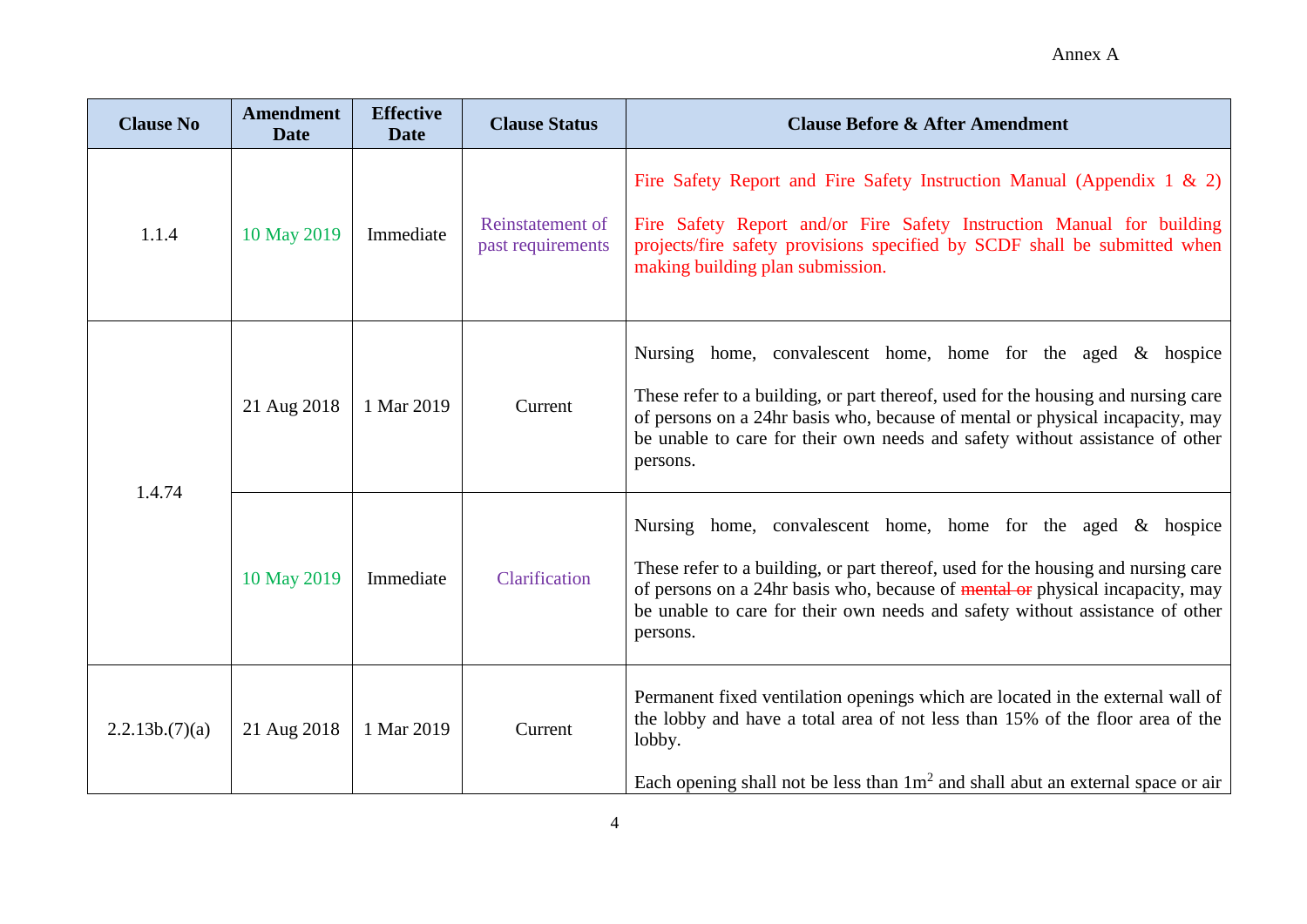|           |             |            |               | well, having a minimum clear area of 93m <sup>2</sup> and minimum width of 6m and<br>without obstruction vertically throughout the airspace for ventilation. No part<br>of the lobby floor area shall be more than 9m away from the air well or external<br>space.                                                                                                                                                                                                                                                                                                                                              |
|-----------|-------------|------------|---------------|-----------------------------------------------------------------------------------------------------------------------------------------------------------------------------------------------------------------------------------------------------------------------------------------------------------------------------------------------------------------------------------------------------------------------------------------------------------------------------------------------------------------------------------------------------------------------------------------------------------------|
|           | 10 May 2019 | Immediate  | Clarification | Permanent fixed ventilation openings which are located in the external wall of<br>the lobby and have a total area of not less than 15% of the floor area of the<br>lobby.<br>Each opening shall not be less than $1m^2$ and shall abut an external space or air<br>well, each having a minimum clear area of 93m <sup>2</sup> and minimum width of 6m and<br>without obstruction vertically throughout the airspace for ventilation. No part<br>of the lobby floor area shall be more than 9m away from the air well or external<br>space.                                                                      |
|           | 21 Aug 2018 | 1 Mar 2019 | Current       | All exit staircases shall be ventilated by fixed openings in the external walls,<br>such openings being of area not less than 10% of the floor area per floor of the<br>staircase, or mechanically ventilated to comply with the requirements in<br>Chapter 7. Ventilation openings fronting an air well, external recessed space or<br>external shall be in accordance with <i>Table 1.4.2</i> . An exit staircase and<br>occupancy area shall not share the same air well or void for lighting and<br>ventilation. Mechanical ventilation is not allowed for PG II, except for a<br>staircase storey shelter. |
| 2.3.3d(7) | 10 May 2019 | Immediate  | Clarification | All exit staircases shall be ventilated by fixed openings in the external walls,<br>such openings being of area not less than 10% of the floor area per floor of the<br>staircase, or mechanically ventilated to comply with the requirements in<br>Chapter 7. Ventilation openings fronting an air well, external recessed space or<br>external shall be in accordance with <i>Table 1.4.2</i> . An exit staircase and<br>occupancy area shall not share the same air well or void for lighting and                                                                                                            |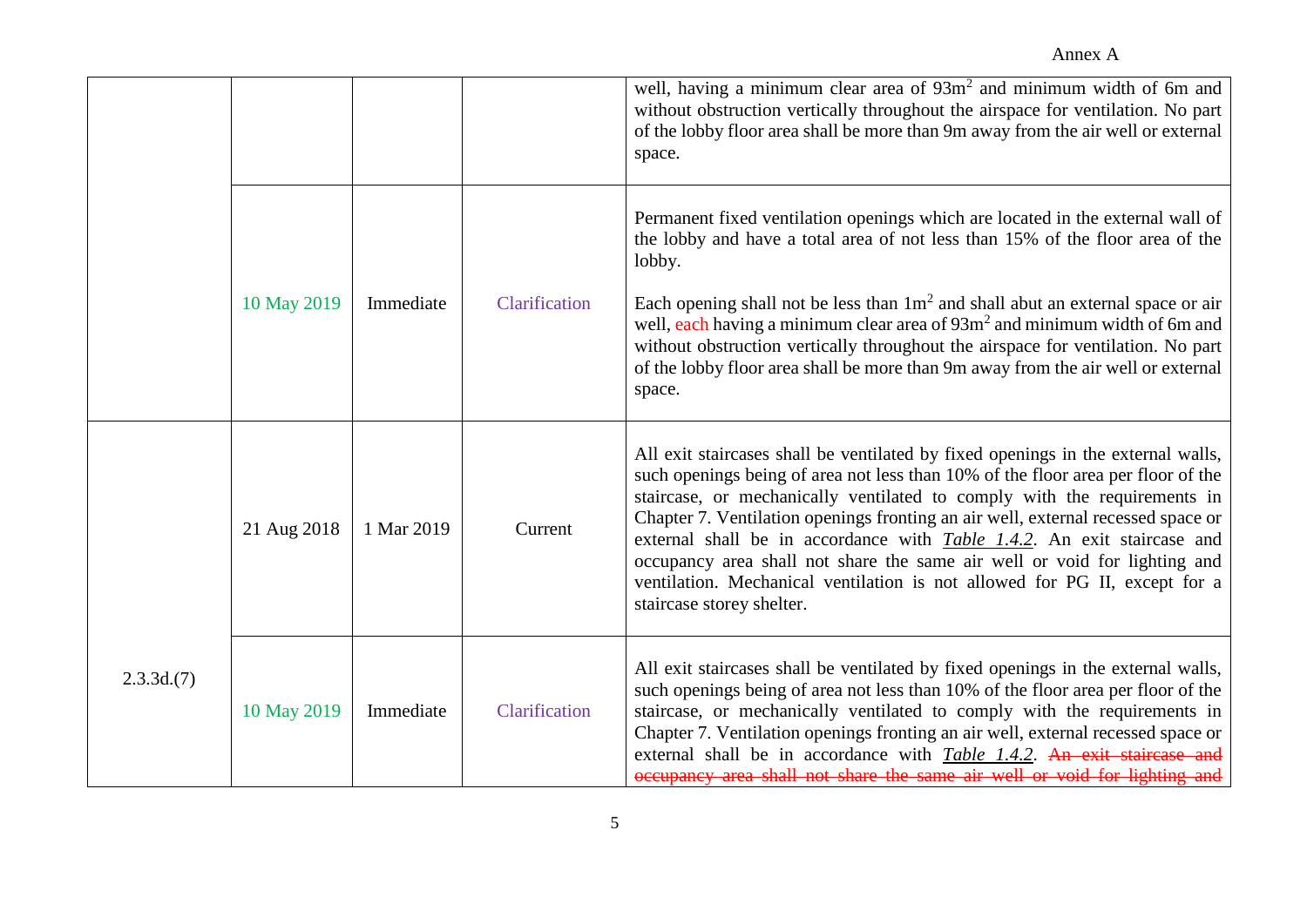|                  |             |            |               | ventilation. Mechanical ventilation is not allowed for PG II, except for a<br>staircase storey shelter.                                                                                                                                                                                                                                                                                                                                                                                                                                                                                                                                                            |
|------------------|-------------|------------|---------------|--------------------------------------------------------------------------------------------------------------------------------------------------------------------------------------------------------------------------------------------------------------------------------------------------------------------------------------------------------------------------------------------------------------------------------------------------------------------------------------------------------------------------------------------------------------------------------------------------------------------------------------------------------------------|
| 2.3.3d(8)        | 21 Aug 2018 | 1 Mar 2019 | Current       | Pressurisation<br>In any building for which the habitable height exceeds 24m, any internal exit<br>staircases without provision for natural ventilation shall be pressurised to<br>comply with the requirements in Chapter 7. In a building comprising more than<br>four basement storeys, the exit staircase connecting to the fire lift lobby shall<br>be pressurised.                                                                                                                                                                                                                                                                                           |
|                  | 10 May 2019 | Immediate  | Clarification | Pressurisation<br>In any building, except PG II buildings, for which the habitable height exceeds<br>24m, any internal exit staircases without provision for natural ventilation shall<br>be pressurised to comply with the requirements in Chapter 7. In a building<br>comprising more than four basement storeys, the exit staircase connecting to<br>the fire lift lobby shall be pressurised.                                                                                                                                                                                                                                                                  |
| 2.3.9h(2)(e)(ii) | 21 Aug 2018 | 1 Mar 2019 | Current       | Manual override<br>A manual override mechanism (a device to trigger the immediate opening of<br>sliding doors/roller shutters) shall be provided. The doors shall open and<br>remain open upon activation of this device. This device shall be housed in a<br>break glass box located beside the sliding doors or roller shutters and fixed at<br>a height of 1.4m above the finished floor level. It shall be easily accessible,<br>conspicuous and be free from obstructions. A readily discernible sign with the<br>lettering "EMERGENCY DOOR RELEASE" shall be permanently displayed<br>beside the switch. The letterings shall be of at least 15mm in height. |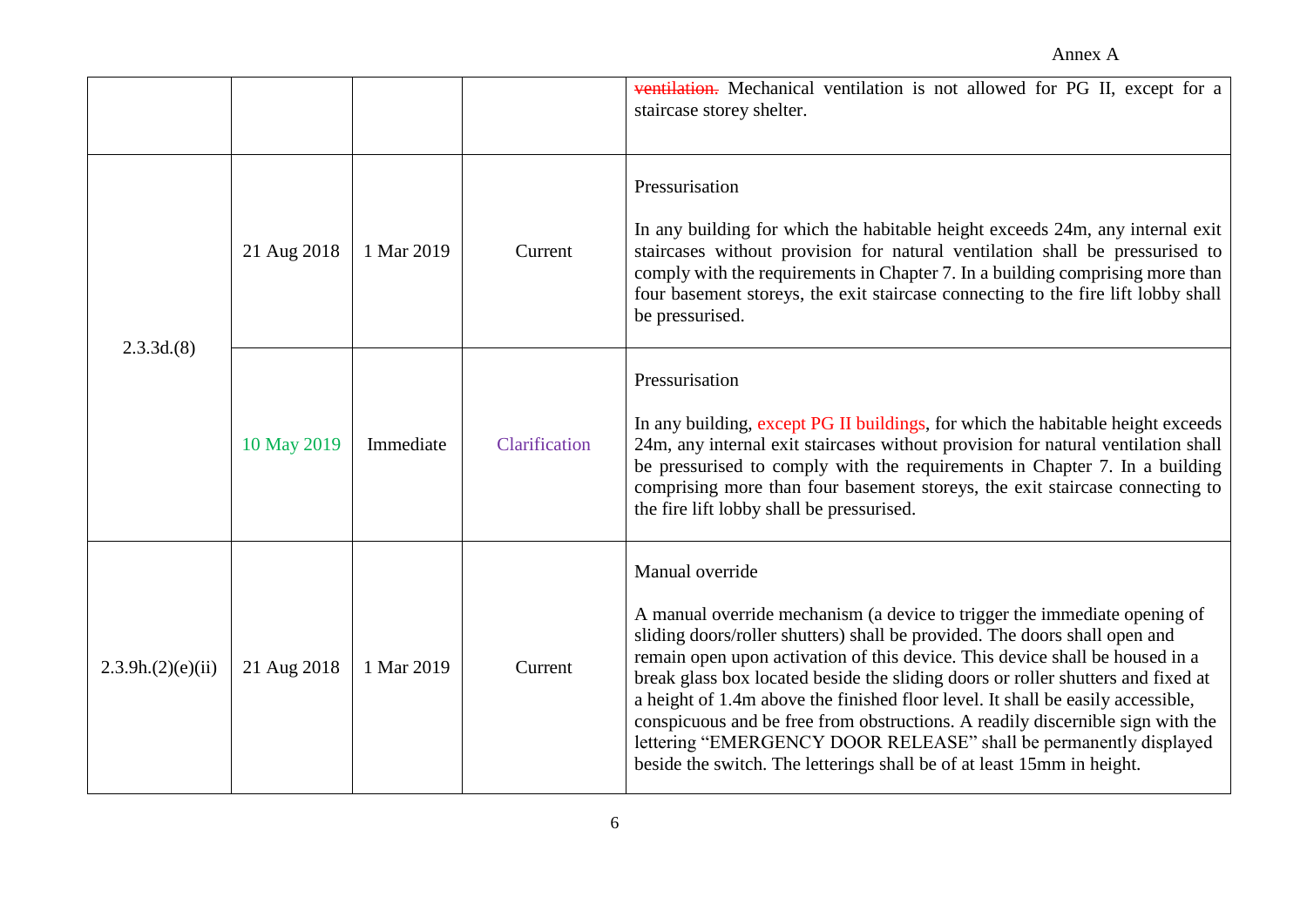|          | 10 May 2019 | Immediate  | Change in<br>requirements | Manual override<br>A manual override mechanism (a device to trigger the immediate opening of<br>sliding doors/roller shutters) shall be provided. The doors shall open and<br>remain open upon activation of this device. This device shall be housed in a<br>break glass box located beside the sliding doors or roller shutters and fixed at<br>a height of $\frac{1.4 \text{m}}{2 \text{ m}}$ 1.2m above the finished floor level. It shall be easily<br>accessible, conspicuous and be free from obstructions. A readily discernible<br>sign with the lettering "EMERGENCY DOOR RELEASE" shall be<br>permanently displayed beside the switch. The letterings shall be of at least<br>15mm in height. |
|----------|-------------|------------|---------------------------|----------------------------------------------------------------------------------------------------------------------------------------------------------------------------------------------------------------------------------------------------------------------------------------------------------------------------------------------------------------------------------------------------------------------------------------------------------------------------------------------------------------------------------------------------------------------------------------------------------------------------------------------------------------------------------------------------------|
| 2.3.10b. | 21 Aug 2018 | 1 Mar 2019 | Current                   | where the external corridor is roofed over, the depth of the roofed over portion<br>shall not exceed 3m;                                                                                                                                                                                                                                                                                                                                                                                                                                                                                                                                                                                                 |
|          | 10 May 2019 | Immediate  | Clarification             | where the external corridor is roofed over, the depth of the covered area/portion<br>shall not exceed 3m;                                                                                                                                                                                                                                                                                                                                                                                                                                                                                                                                                                                                |
| 2.3.10f. | 21 Aug 2018 | 1 Mar 2019 | Current                   | the length of external corridor with unobstructed and uninterrupted openings<br>above the parapet wall shall not be less than 6m and shall abut an external space.                                                                                                                                                                                                                                                                                                                                                                                                                                                                                                                                       |
|          | 10 May 2019 | Immediate  | Clarification             | the length of unobstructed and uninterrupted openings above the parapet wall<br>of the external corridor shall not be less than 6m and shall abut an external<br>space.                                                                                                                                                                                                                                                                                                                                                                                                                                                                                                                                  |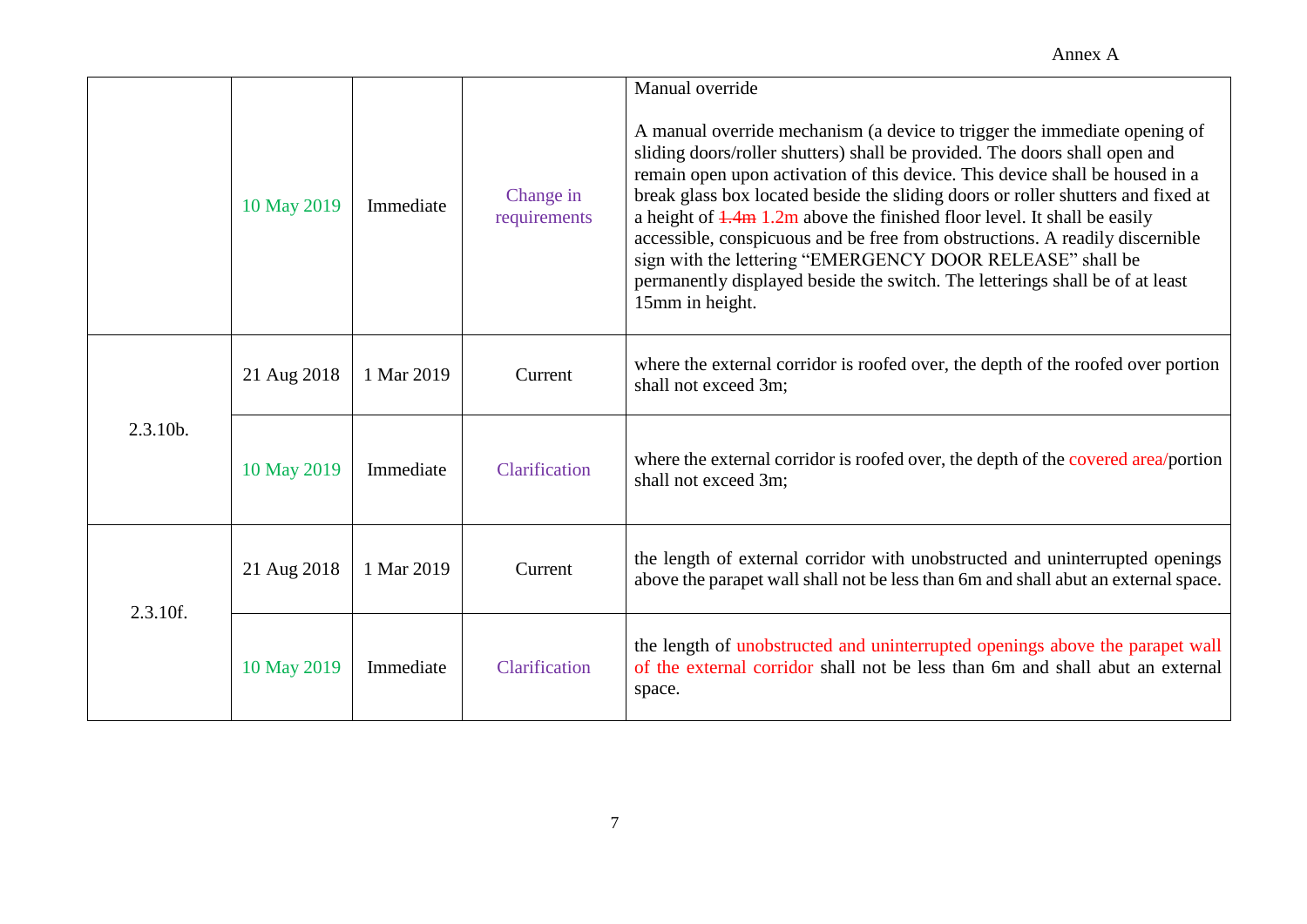| 3.5.7b(5)  | 21 Aug 2018 | 1 Mar 2019 | Current                   | canopies over private enclosed spaces or balconies in PG II buildings,<br>provided that the canopy is constructed of non-combustible material.                                                                                                                                                                                                                                                                                                                                                                                 |
|------------|-------------|------------|---------------------------|--------------------------------------------------------------------------------------------------------------------------------------------------------------------------------------------------------------------------------------------------------------------------------------------------------------------------------------------------------------------------------------------------------------------------------------------------------------------------------------------------------------------------------|
|            | 10 May 2019 | Immediate  | Change in<br>requirements | canopies of depth not exceeding 2m over private enclosed spaces or balconies<br>in PG II buildings, provided that the canopy is constructed of non-combustible<br>material.                                                                                                                                                                                                                                                                                                                                                    |
| $3.6.1b$ . | 21 Aug 2018 | 1 Mar 2019 | Current                   | $Cl.3.6.1a$ .(1) need not be applied to wall between car porches of buildings under<br>PG I. For terrace-houses, this exception shall not apply if the unprotected<br>opening of the car porch fails to comply with the setback distance requirements<br>from the other lot boundary.                                                                                                                                                                                                                                          |
|            | 10 May 2019 | Immediate  | Change in<br>requirements | $Cl.3.6.1a$ .(1) need not be applied to wall between car porches of PG I buildings<br>or wall between canopies over private enclosed spaces located on the grade<br>level of PG II buildings. This exception shall not apply if the unprotected<br>opening of the car porches/canopies fail to comply with the setback distance<br>requirements from the other lot boundary.                                                                                                                                                   |
| 3.9.3c(1)  | 21 Aug 2018 | 1 Mar 2019 | Current                   | The following conditions shall be complied with for penetration of pipes<br>stipulated under Cl.3.9.3b.:<br>(1) For non-sprinkler-protected area, pipe supports within 3m from the pipe<br>penetration shall be strengthened such that the tensile stress generated on the<br>supports shall not exceed 10N/mm <sup>2</sup> and will not be softened or fracture when<br>exposed to temperature of 800°C. For sprinkler-protected area, the pipe<br>supports and pipe penetrations shall be protected by the sprinkler system; |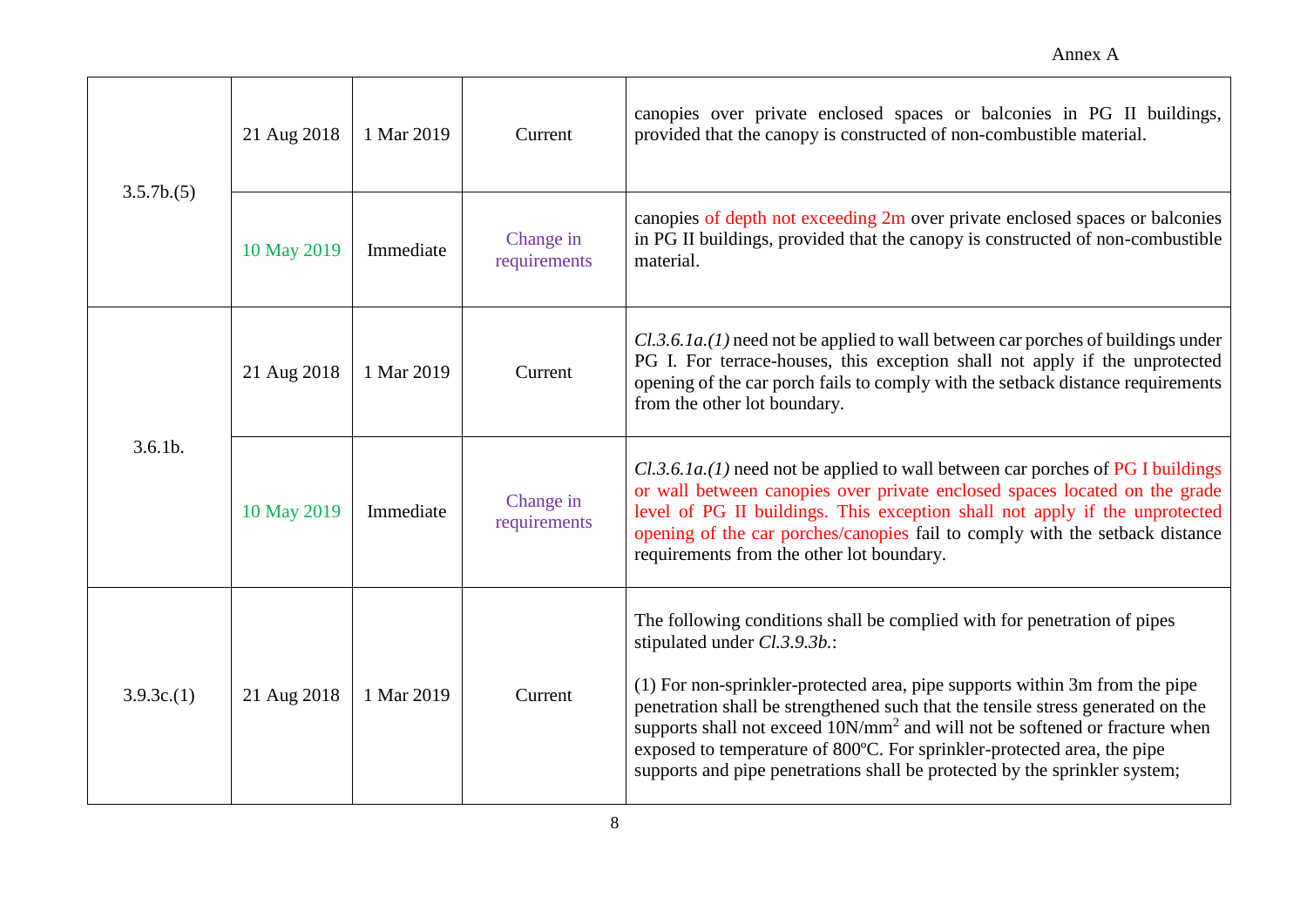|              | 10 May 2019 | Immediate  | Change in<br>requirements | The following conditions shall be complied with for penetration of pipes<br>stipulated under Cl.3.9.3b.:<br>(1) For non-sprinkler-protected area, pipe supports within 3m from the pipe<br>penetration shall be strengthened such that the tensile stress generated on the<br>supports shall not exceed 10N/mm <sup>2</sup> and will not be softened or fracture when<br>exposed to temperature of $\frac{800^{\circ}C}{250^{\circ}C}$ . For sprinkler-protected area, the pipe<br>supports and pipe penetrations shall be protected by the sprinkler system; |
|--------------|-------------|------------|---------------------------|---------------------------------------------------------------------------------------------------------------------------------------------------------------------------------------------------------------------------------------------------------------------------------------------------------------------------------------------------------------------------------------------------------------------------------------------------------------------------------------------------------------------------------------------------------------|
| 3.11.8a.     | 21 Aug 2018 | 1 Mar 2019 | Current                   | The supporting structure shall be constructed of non-combustible materials<br>having a melting point of at least 800°C.                                                                                                                                                                                                                                                                                                                                                                                                                                       |
|              | 10 May 2019 | Immediate  | Change in<br>requirements | The supporting structure shall be constructed of non-combustible materials<br>having a melting point of at least 800°C 750°C.                                                                                                                                                                                                                                                                                                                                                                                                                                 |
| 3.13.3d.     | 21 Aug 2018 | 1 Mar 2019 | Current                   | Class 3 - Surface of medium flame spread. This refers to surfaces on which<br>during the first $1\frac{1}{2}$ mins of test, the spread of flame does not exceed 265mm<br>and during the first 10 mins of test is not more than 710mm under the relevant<br>test conditions.                                                                                                                                                                                                                                                                                   |
|              | 10 May 2019 | Immediate  | Change in<br>requirements | Class 3 - Surface of medium flame spread. This refers to surfaces on which<br>during the first 11/2 mins of test, the spread of flame does not exceed 265mm<br>and during the first 10 mins of test is not more than the final spread of flame<br>does not exceed 710mm under the relevant test conditions.                                                                                                                                                                                                                                                   |
| 4.2.2a(3)(b) | 21 Aug 2018 | 1 Mar 2019 | Current                   | A fire engine accessway shall be provided to access at least one façade of each<br>block and shall be located at a distance of at least 2m and at most 10m away<br>from the façade of the building.                                                                                                                                                                                                                                                                                                                                                           |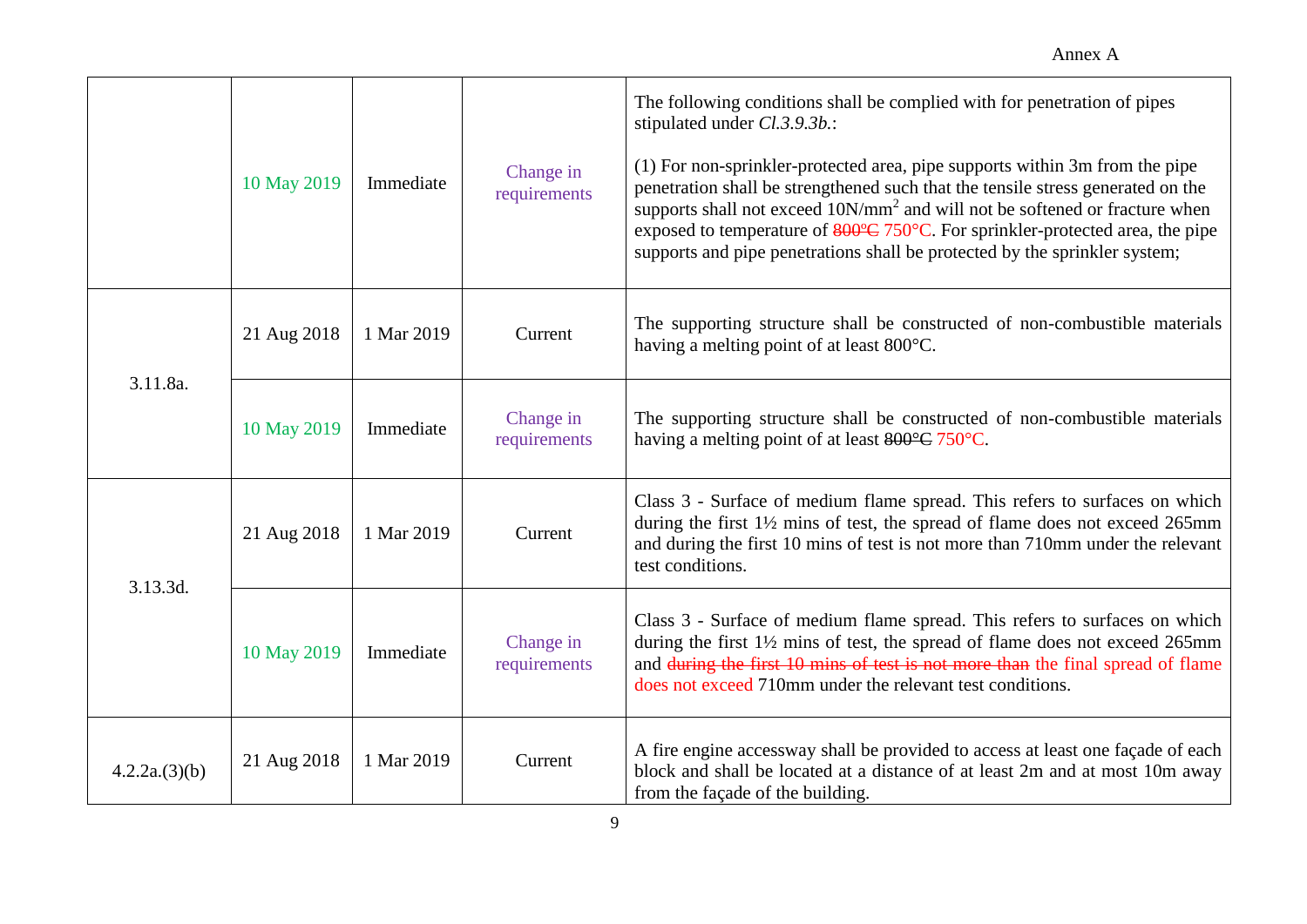|           | 10 May 2019 | Immediate  | Clarification             | A fire engine accessway shall be provided to access at least one entire façade of<br>each block and shall be located at a distance of at least 2m and at most 10m<br>away from the façade of the building.                                                                                                                                                                                                                                                                                                                                                                                                                                   |
|-----------|-------------|------------|---------------------------|----------------------------------------------------------------------------------------------------------------------------------------------------------------------------------------------------------------------------------------------------------------------------------------------------------------------------------------------------------------------------------------------------------------------------------------------------------------------------------------------------------------------------------------------------------------------------------------------------------------------------------------------|
| 4.2.2i(3) | 21 Aug 2018 | 1 Mar 2019 | Current                   | A sign post with white background and red wording of not less than 50mm in<br>height shall be provided at the start and end of a fire engine accessway/fire<br>engine access road. The height measured from the ground to the lowest point of<br>the sign shall be between 1m and 1.5m. The sign post shall be visible at night<br>and shall not be positioned more than 3m from the fire engine accessway/fire<br>engine access road. Every part of the fire engine accessway/fire engine access<br>road shall not be more than 15m from the nearest sign post. See Diagram<br>$4.2.2i(3)$ .                                                |
|           | 10 May 2019 | Immediate  | Change in<br>requirements | A sign post with white background and red wording of not less than 50mm in<br>height shall be provided at the start and end of a fire engine accessway/fire<br>engine access road. The height measured from the ground to the lowest point of<br>the sign shall be between $\frac{1}{2}$ m and $\frac{1.5}{2}$ m. The sign post shall be visible<br>at night and shall not be positioned more than 3m from the fire engine<br>accessway/fire engine access road. Every part of the fire engine accessway/fire<br>engine access road shall not be more than 15m from the nearest sign post. See<br>Diagram $4.2.2i(3)$ .                      |
| 6.3.1a(1) | 21 Aug 2018 | 1 Mar 2019 | Current                   | Every building or part of a building, except that of PG I or II (residential floors),<br>having a total floor area of more than that specified in column (3) of Table 6.3A<br>having regard to the purpose group of the building or part of the building, shall<br>be installed with a fire alarm system, either of the automatic or manual type as<br>indicated in column (4), which shall be an electrically supervised system<br>complying with the requirements of the SS CP 10. The fire alarm system shall<br>be connected to the SCDF's Operations Centre through an approved alarm<br>monitoring company if required under Cl.6.3.7. |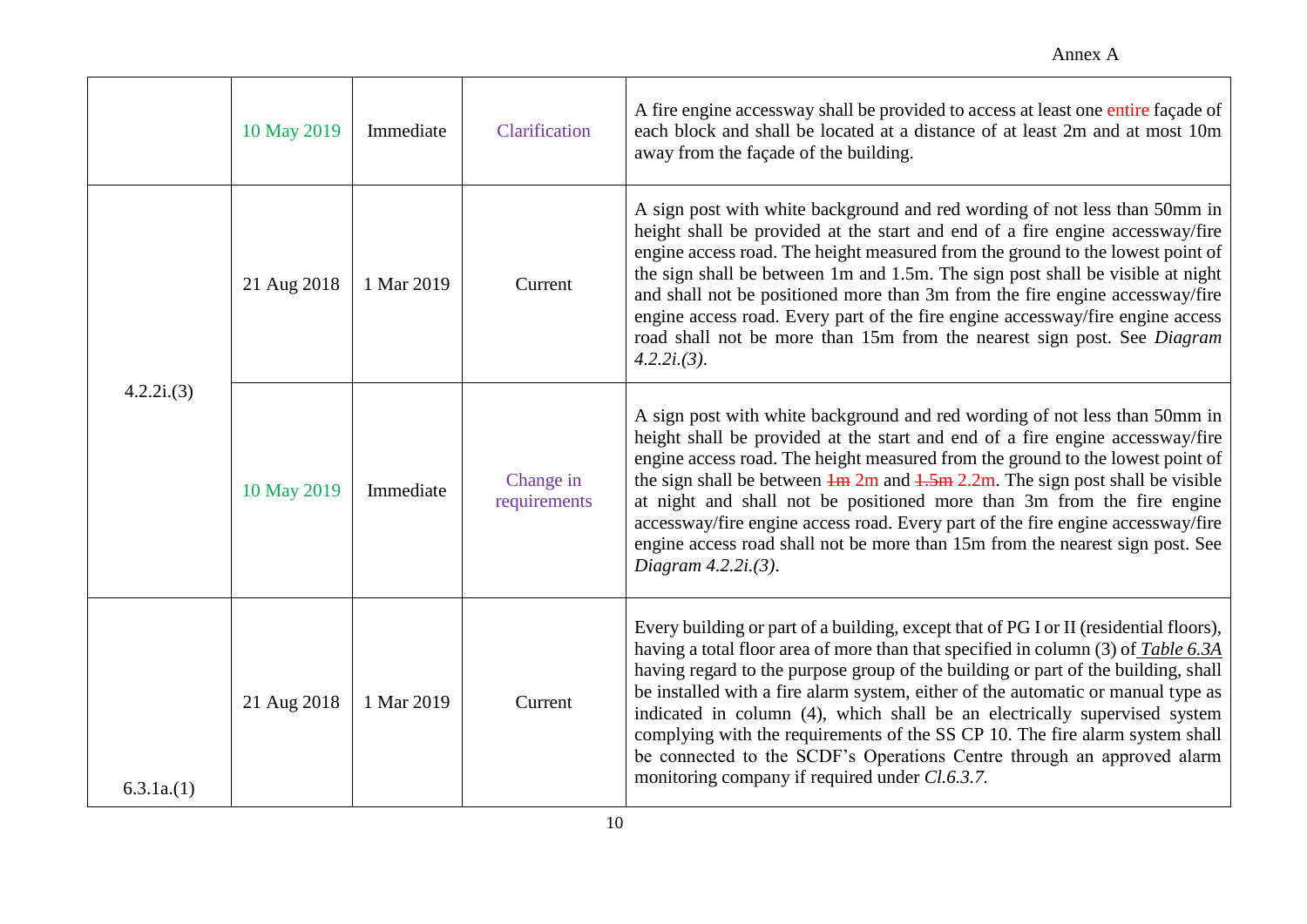|           | 10 May 2019 | Immediate  | Clarification             | Every building or part of a building, except that of PG I or II (residential floors),<br>having a total floor area of more than that specified in column (3) of Table 6.3A<br>having regard to the purpose group of the building or part of the building, shall<br>be installed with a fire alarm system, either of the automatic or manual type as<br>indicated in column (4), which shall be an electrically supervised system<br>complying with the requirements of the SS CP 10. The fire alarm system shall<br>be connected to the SCDF's Operations Centre through an approved alarm<br>monitoring company if required under $CL.6.3.7 CL.6.3.8$ . |
|-----------|-------------|------------|---------------------------|----------------------------------------------------------------------------------------------------------------------------------------------------------------------------------------------------------------------------------------------------------------------------------------------------------------------------------------------------------------------------------------------------------------------------------------------------------------------------------------------------------------------------------------------------------------------------------------------------------------------------------------------------------|
| 6.3.1b(3) | 21 Aug 2018 | 1 Mar 2019 | Current                   | Connection of the fire alarm system to an approved alarm monitoring company<br>stipulated under Cl.6.3.7 is not required if the number of non-residential floors<br>is not more than one storey.                                                                                                                                                                                                                                                                                                                                                                                                                                                         |
|           | 10 May 2019 | Immediate  | Clarification             | Connection of the fire alarm system to an approved alarm monitoring company<br>stipulated under $CL6.3.7$ $Cl.6.3.8$ is not required if the number of non-<br>residential floors is not more than one storey.                                                                                                                                                                                                                                                                                                                                                                                                                                            |
| 6.3.5b.   | 21 Aug 2018 | 1 Mar 2019 | Current                   | b. Audio alarm<br>The fire alarm sounder shall have a sound that is readily distinguishable from<br>any other alarm system.                                                                                                                                                                                                                                                                                                                                                                                                                                                                                                                              |
|           | 10 May 2019 | Immediate  | Change in<br>requirements | b. Audio alarm<br>The fire alarm sounder shall have a sound that is readily distinguishable from<br>any other alarm systems. In places of entertainment or areas where sound and/or<br>special effects lighting systems are installed, the sound systems shall be<br>electronically interlocked with the fire alarm system to enable these systems to<br>be automatically cut-off when the fire alarm system is activated.                                                                                                                                                                                                                               |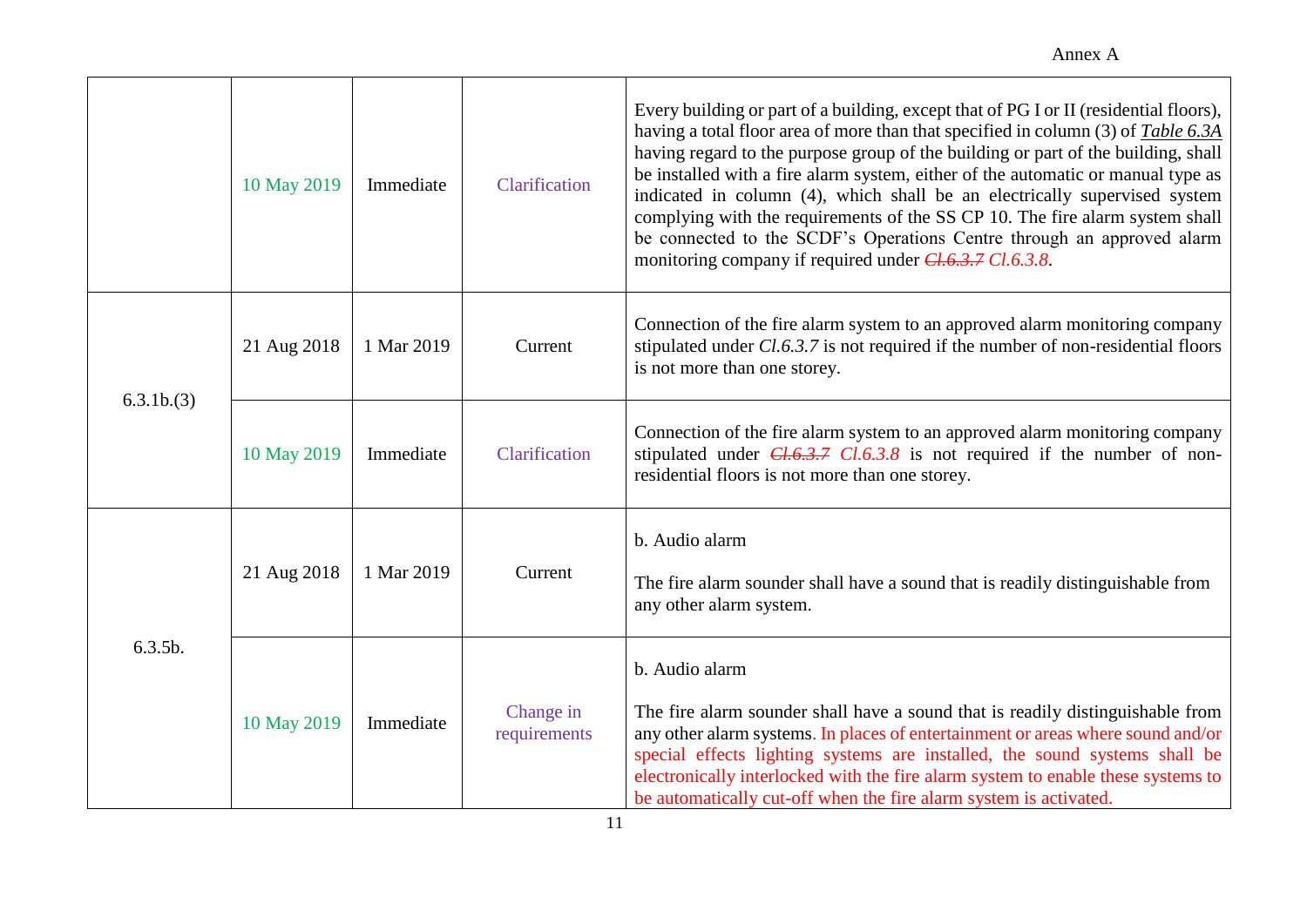Annex A

| 6.3.5c. | 29 Mar 2019 | 1 Mar 2019 | Current | c. Visual alarms<br>(1) Provision<br>(a) Visual alarms shall be provided for buildings protected by fire alarm<br>and shall not be used in place of audible alarms.<br>systems,<br>(b) Visual alarms shall also be provided in places where persons can be isolated.<br>This is to account for persons with severe hearing impairment, especially when<br>they are not in their identified locations. Such isolated spaces includes full-<br>height enclosed washroom spaces, car park floors, lift lobbies, etc<br>(c) In dance clubs, gaming centres, places of entertainment or areas where sound<br>and/or special effects lighting systems are installed, they shall be electronically<br>synchronised with the fire alarm system to enable these systems to be<br>automatically cut-off when the fire alarm system is activated.<br>(2) Siting of visual alarms<br>Visual alarms shall be located together with manual alarm call points. Where<br>they are not readily visible from all accessible locations, additional visual<br>alarms shall be provided. The height of the visual alarms shall be between 2m<br>to 2.5m above finished floor level. |
|---------|-------------|------------|---------|----------------------------------------------------------------------------------------------------------------------------------------------------------------------------------------------------------------------------------------------------------------------------------------------------------------------------------------------------------------------------------------------------------------------------------------------------------------------------------------------------------------------------------------------------------------------------------------------------------------------------------------------------------------------------------------------------------------------------------------------------------------------------------------------------------------------------------------------------------------------------------------------------------------------------------------------------------------------------------------------------------------------------------------------------------------------------------------------------------------------------------------------------------------|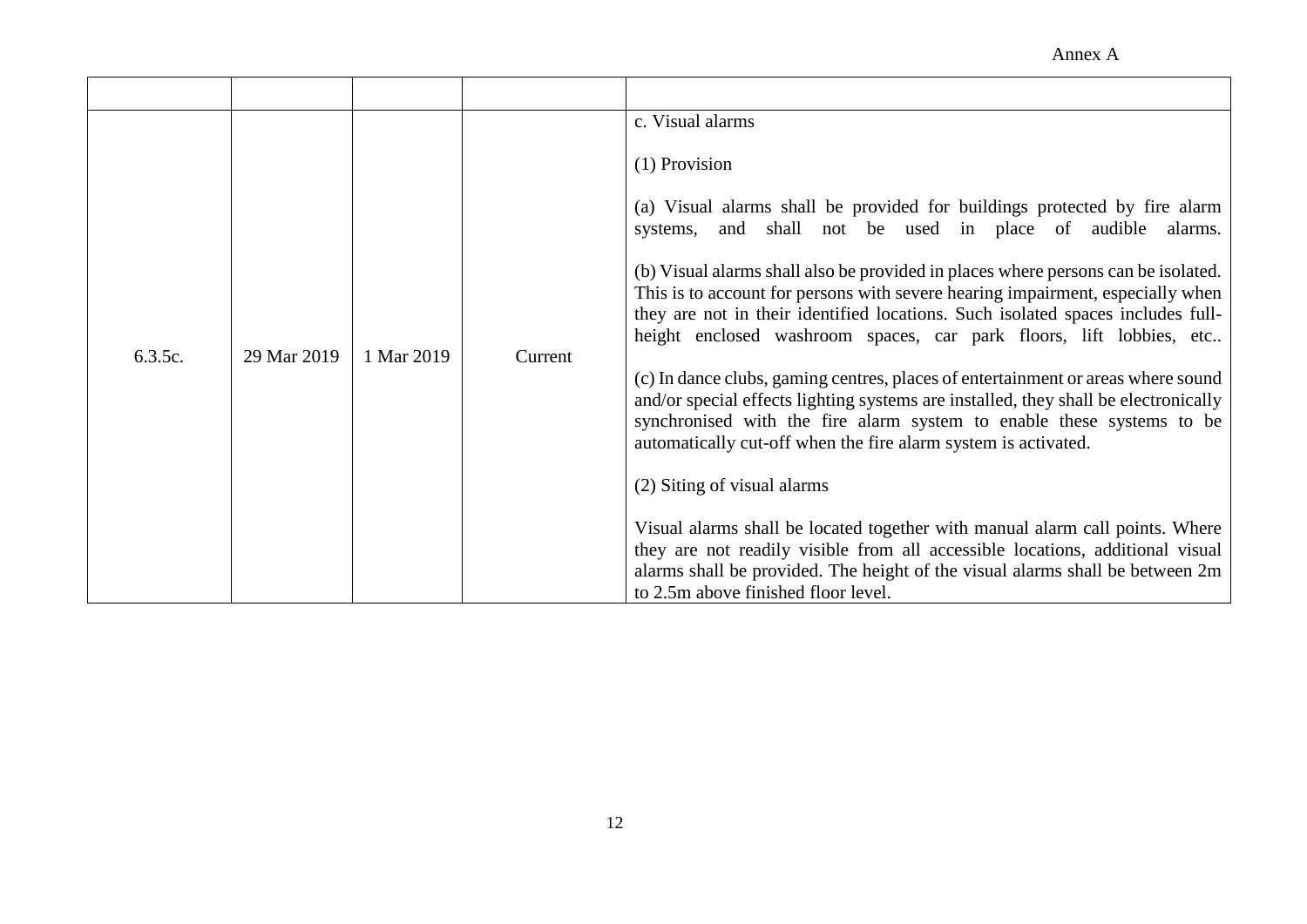|             |            |                           | c. Visual alarms                                                                                                                                                                                                                                                                                                                                                                                                                                                                                                                                                                                                                                                                                                                                                                                                                                                                                                                                                                                                                                                                                                                                                                                                                                                                                                                                                                               |
|-------------|------------|---------------------------|------------------------------------------------------------------------------------------------------------------------------------------------------------------------------------------------------------------------------------------------------------------------------------------------------------------------------------------------------------------------------------------------------------------------------------------------------------------------------------------------------------------------------------------------------------------------------------------------------------------------------------------------------------------------------------------------------------------------------------------------------------------------------------------------------------------------------------------------------------------------------------------------------------------------------------------------------------------------------------------------------------------------------------------------------------------------------------------------------------------------------------------------------------------------------------------------------------------------------------------------------------------------------------------------------------------------------------------------------------------------------------------------|
| 10 May 2019 | Immediate  | Change in<br>requirements | (1) Visual alarms shall not be used in place of audible alarms and shall be<br>provided:<br>buildings<br>for<br>protected<br>by<br>fire<br>alarm<br>(a)<br>systems;<br>(b) Visual alarms shall also be provided in places where persons can be isolated.<br>This is to account for persons with severe hearing impairment, especially when<br>they are not in their identified locations. Such isolated spaces includes full-<br>height enclosed washroom spaces, car park floors, lift lobbies, etc in places,<br>such as full-height enclosed washroom spaces, car park floors, lift lobbies, etc.,<br>where persons with hearing impairment can be isolated, especially when they<br>identified<br>in<br>their<br>locations;<br>not<br>and<br>are<br>(c) in places of entertainment e.g. dance halls, gaming outlets, internet games<br>cafes, arcades where users use headgear that affects hearing, or areas where<br>sound and/or special effects lighting systems are installed.<br>(2) Visual alarms shall be located together with manual alarm call points fire<br>alarm sounders. Where they are not readily visible from all accessible locations<br>areas accessible to persons with hearing impairment who may be in isolation,<br>additional visual alarms shall be provided. The height of the visual alarms shall<br>be between $2m$ to $2.5m$ 3m above finished floor level. |
| 21 Aug 2018 | 1 Mar 2019 | Current                   | f. Total flooding fire extinguishing system<br>(1) Manual release control<br>(2) Abort switch<br>(3) Breathing apparatus cabinet/enclosure                                                                                                                                                                                                                                                                                                                                                                                                                                                                                                                                                                                                                                                                                                                                                                                                                                                                                                                                                                                                                                                                                                                                                                                                                                                     |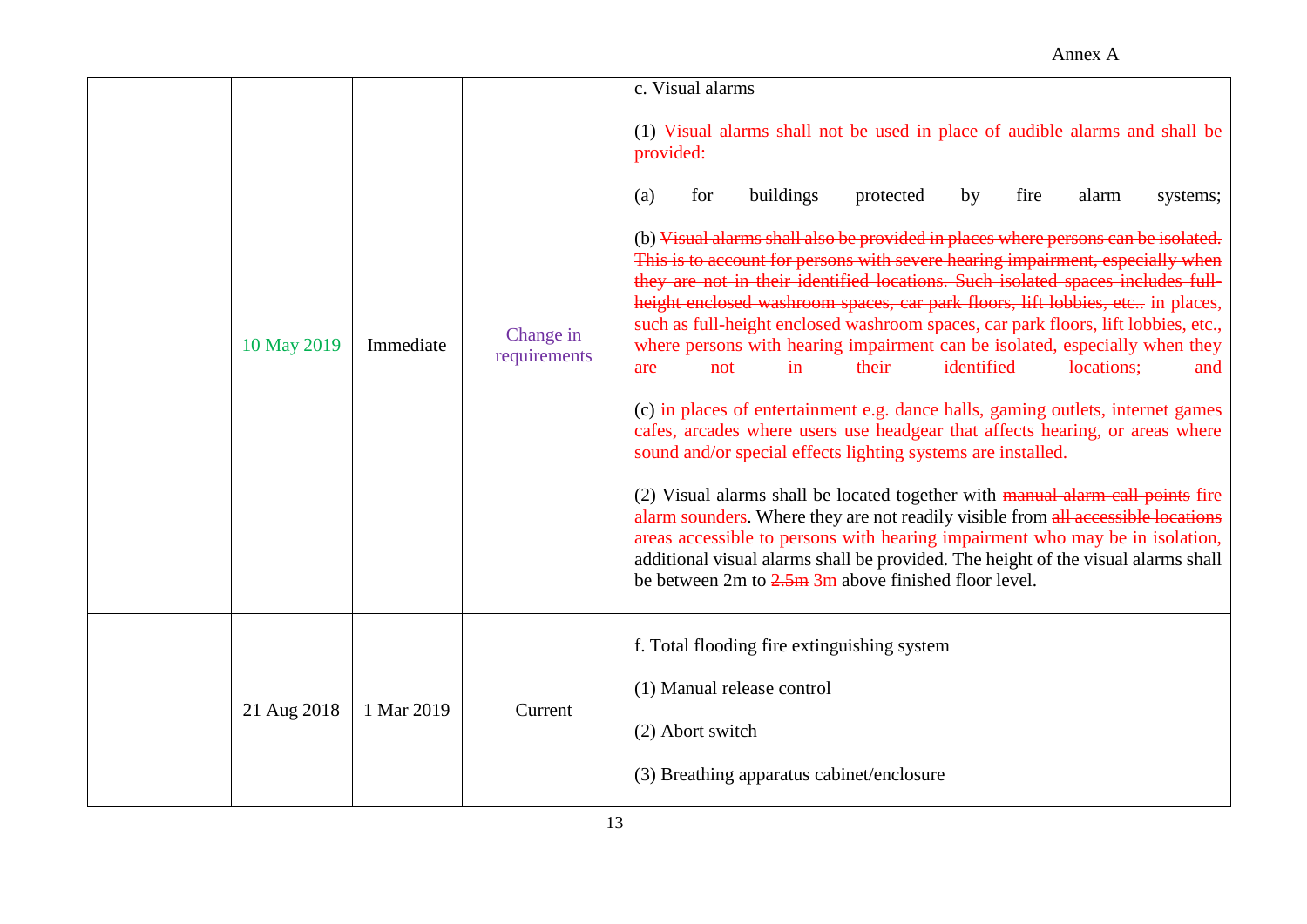|                     |             |           |                           | g. Emergency Voice Communication System                                                                                   |
|---------------------|-------------|-----------|---------------------------|---------------------------------------------------------------------------------------------------------------------------|
|                     |             |           |                           | Handset/cabinet/enclosure                                                                                                 |
|                     |             |           |                           | h. Fire extinguisher                                                                                                      |
|                     |             |           |                           | Housing cabinet/enclosure                                                                                                 |
| $6.7.1f. - 6.7.1i.$ |             |           |                           | (Note: Alternatively, red graphic signage or red wordings "Fire Extinguisher"<br>of minimum size 20mm shall be provided.) |
|                     |             |           |                           | i. Electromechanical locking system (for exit and exit access door)                                                       |
|                     |             |           |                           | Emergency door release                                                                                                    |
|                     |             |           |                           | f. Total flooding fire extinguishing system                                                                               |
|                     | 10 May 2019 | Immediate | Change in<br>requirements | (1) Manual release control                                                                                                |
|                     |             |           |                           | (2) Abort switch                                                                                                          |
|                     |             |           |                           | (3) Breathing apparatus cabinet/enclosure                                                                                 |
|                     |             |           |                           | g. Emergency Voice Communication System                                                                                   |
|                     |             |           |                           | Handset/cabinet/enclosure                                                                                                 |
|                     |             |           |                           | h. Fire extinguisher                                                                                                      |
|                     |             |           |                           | Housing cabinet/enclosure                                                                                                 |
|                     |             |           |                           | (Note: Alternatively, red graphic signage or red wordings "Fire Extinguisher"<br>of minimum size 20mm shall be provided.) |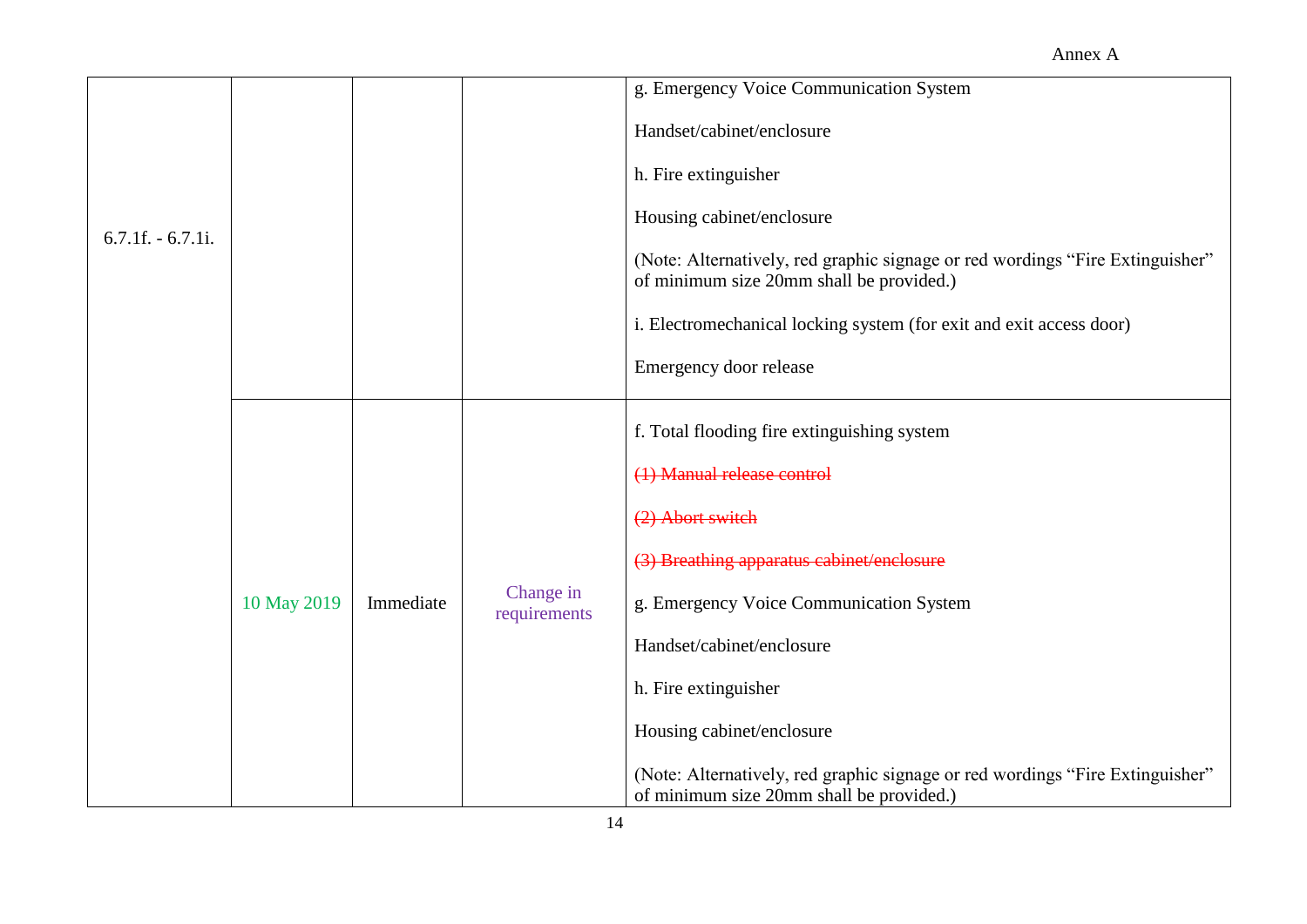|                      |              |            |                           | i. Electromechanical locking system (for exit and exit access door)<br><b>Emergency door release</b>                                                                                                              |
|----------------------|--------------|------------|---------------------------|-------------------------------------------------------------------------------------------------------------------------------------------------------------------------------------------------------------------|
| 7.4.1a(3)(a)         | 21 Aug 2018  | 1 Mar 2019 | Current                   | Where the basement or a portion of the basement is used as a car park, the car<br>park shall comply with the requirements of Cl.7.4.5, provided it is<br>compartmented from the rest of the basement.             |
|                      | 10 May 2019  | Immediate  | Clarification             | Where the basement or a portion of the basement is used as a car park, the car<br>park shall comply with the requirements of $CL7.4.5$ $CL7.4.3$ , provided it is<br>compartmented from the rest of the basement. |
| 7.4.5 <sub>v</sub> . | 21 Aug 2018  | 1 Mar 2019 | Current                   | All smoke control equipment (including smoke curtains) shall be supplied and<br>installed in accordance with BS 7346 or equivalent.                                                                               |
|                      | 10 May 2019  | 9 Nov 2019 | New requirements          | All smoke control equipment (including smoke curtains) shall be supplied and<br>installed in accordance with BS 7346 BS EN 12101-1, BS EN 12101-3 and BS<br>7346 Pt 7 or equivalent.                              |
| 8.2.4c(2)            | $21$ -Aug-18 | 1 Mar 2019 | Current                   | In the case of a site consisting of more than one building which required FCC<br>in accordance with $Cl.8.2.3$ , each building shall be provided with its own FCC.                                                |
|                      | 10 May 2019  | Immediate  | Change in<br>requirements | In the case of a site consisting of more than one building which required FCC<br>in accordance with $Cl.8.2.1$ , there shall be more than one FCC. For such cases,<br>the SCDF shall be consulted.                |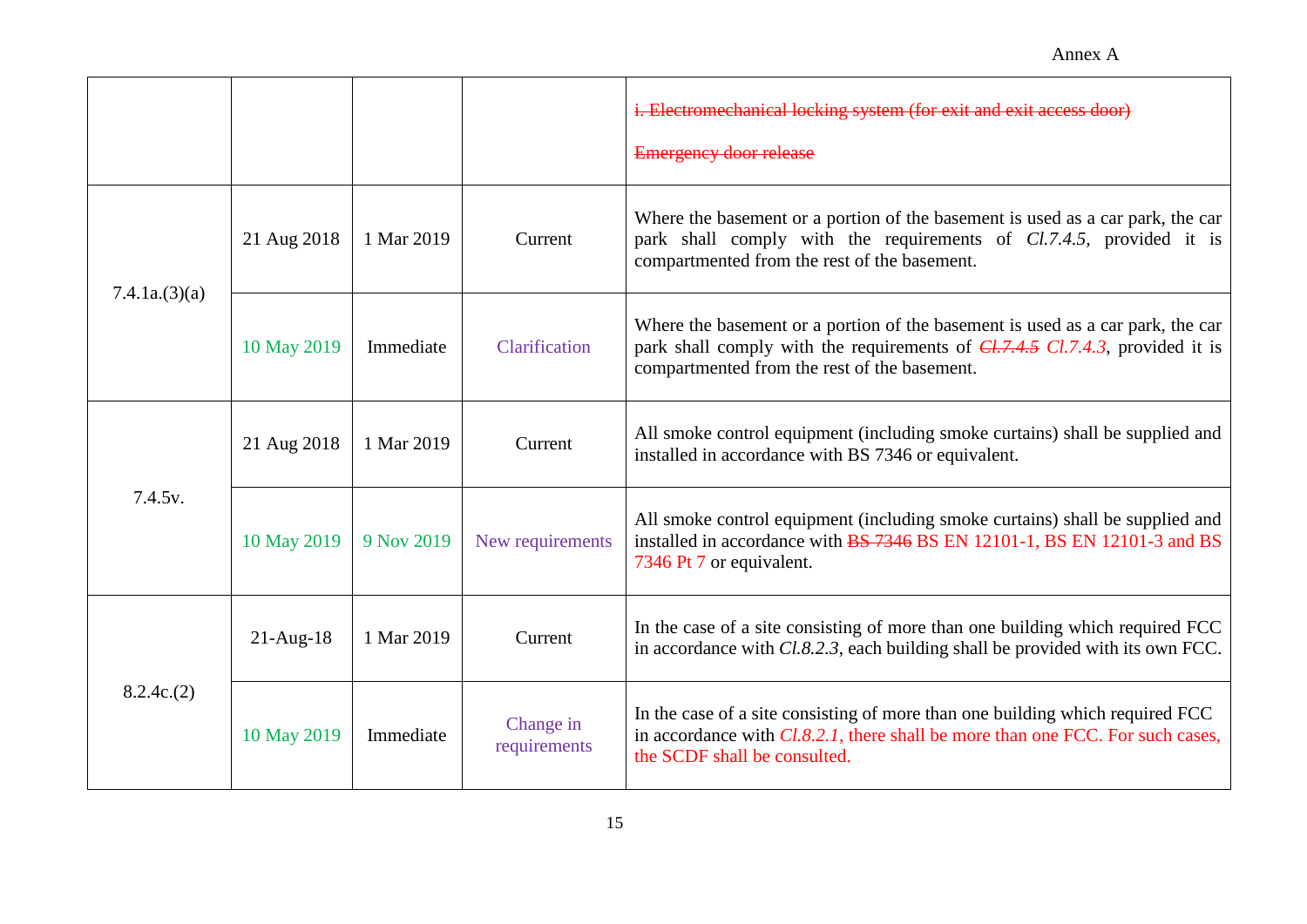| 9.3.2b(4)         | 21 Aug 2018 | 1 Mar 2019 | Current                   | Every upper storey used for the accommodation of patients shall be provided<br>with at least one area of refuge. The size of the area of refuge shall be computed<br>based on Table 1.4B. For hospital and nursing home, the area of refuge shall be<br>sized adequately to accommodate the number of beds computed based on<br>occupant load factor of 2.8m <sup>2</sup> /person for the ward served by the area of refuge.<br>The area of refuge shall be able to accommodate a bed size of minimum<br>dimension $2.55m$ (length) by 1.1m (width).                                                            |
|-------------------|-------------|------------|---------------------------|-----------------------------------------------------------------------------------------------------------------------------------------------------------------------------------------------------------------------------------------------------------------------------------------------------------------------------------------------------------------------------------------------------------------------------------------------------------------------------------------------------------------------------------------------------------------------------------------------------------------|
|                   | 10 May 2019 | Immediate  | Clarification             | Every upper storey used for the accommodation of patients shall be provided<br>with at least one area of refuge. The size of the area of refuge shall be computed<br>based on Table 1.4B. For hospital and nursing home, the area of refuge shall be<br>sized adequately to accommodate the number of beds of minimum dimension<br>2.55m (length) by 1.1m (width) and computed based on occupant load factor of<br>2.8m <sup>2</sup> /person for the ward served by the area of refuge. The area of refuge shall<br>be able to accommodate a bed size of minimum dimension 2.55m (length) by<br>$1.1m$ (width). |
| $9.3.2d(2) - (3)$ | 21 Aug 2018 | 1 Mar 2019 | Current                   | (2) where such facilities are located on the 1st storey, they shall be provided<br>direct<br>exterior<br>building;<br>with<br>the<br>of<br>access<br>the<br>to<br>(3) where located on upper storeys, they shall be sited adjacent to an exit<br>staircase with have direct access through a smoke-stop lobby to the exit<br>staircase (minimum one exit staircase);                                                                                                                                                                                                                                            |
|                   | 10 May 2019 | Immediate  | Change in<br>requirements | (2) where such facilities are located on the grade level, they shall be provided<br>building;<br>with<br>direct<br>the<br>exterior<br>of<br>the<br>to<br>access<br>(3) where not located on grade level, they shall be sited adjacent to an exit<br>staircase with have direct access to an exit staircase or to a smoke-stop lobby<br>that is connected to an exit staircase (minimum one exit staircase);                                                                                                                                                                                                     |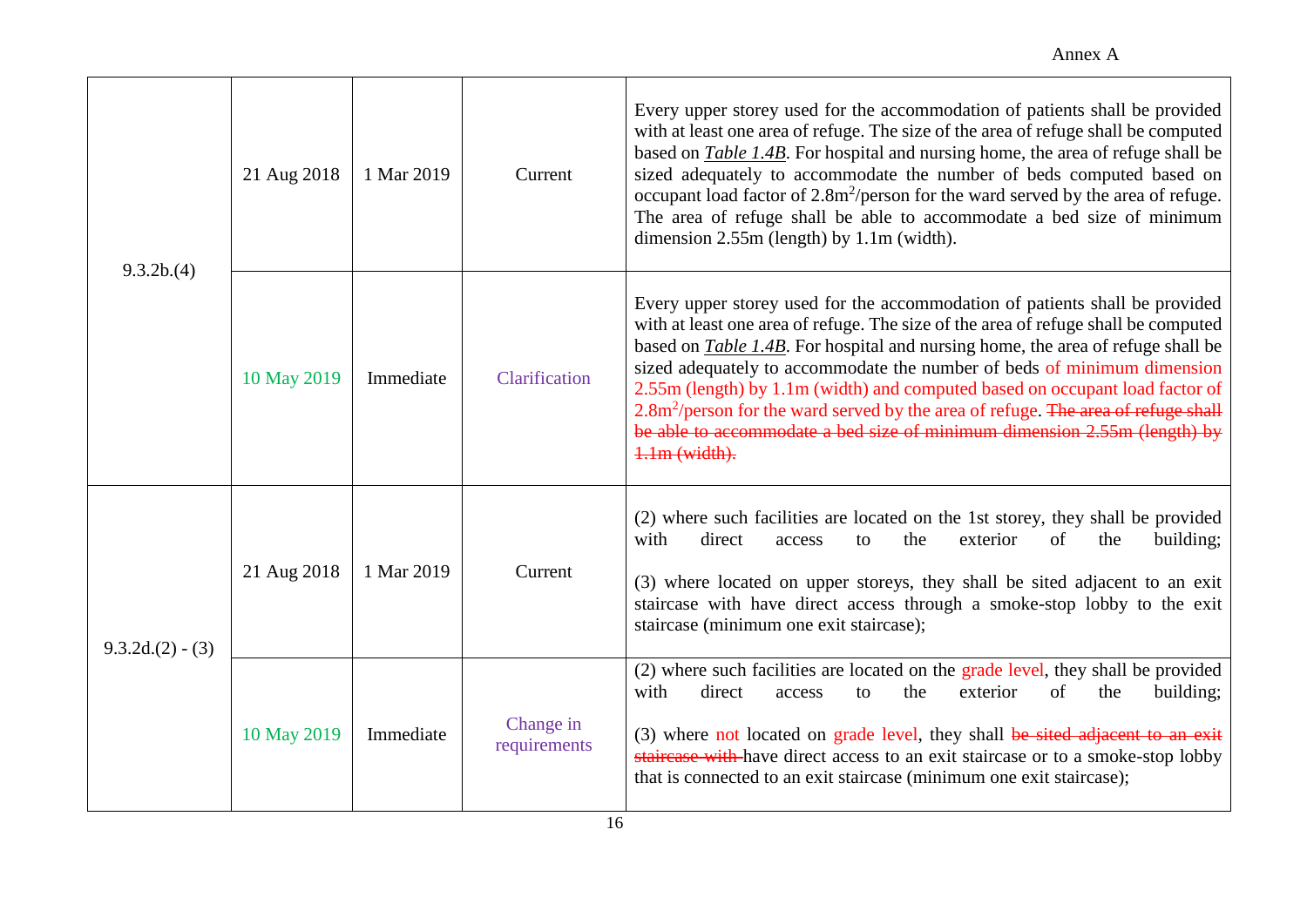| 9.7.4b.(4)(c)(vi)       | 10 May 2019 | Immediate  | Clarification                                            | The surface flame spread of the canopy/awning shall be at least Class 2.                                                                                                                         |
|-------------------------|-------------|------------|----------------------------------------------------------|--------------------------------------------------------------------------------------------------------------------------------------------------------------------------------------------------|
| Diagram<br>9.7.4b(4)(d) | 10 May 2019 | Immediate  | Change in<br>requirements                                | Annotation for ORAs with canopy/awning projection greater than 2m but not<br>exceeding 3m. Class 2 material to be amended to Class 1 material.                                                   |
| TABLE 1.2A              | 10 May 2019 | 9 Nov 2019 | New requirements                                         | NFPA 502 – Standard for Road Tunnels, Bridges, and Other Limited Access<br><b>Highways</b><br>BS 7346 Pt 2 will be replaced by BS EN 12101 - 3<br>BS 7346 Pt 3 will be replaced by BS EN 12101-1 |
| TABLE 1.3A              | 10 May 2019 | Immediate  | Clarification                                            | <b>BSL</b> – Bio Safety level<br><b>PLS</b> – Product Listing Scheme<br>VIFDS - Video Image Fire Detection System                                                                                |
| Appendix 1              | 10 May 2019 | Immediate  | Reinstatement of<br>past requirements<br>& Clarification | Formerly Chapter 9 of Fire Code 2013 with minor revisions and editions                                                                                                                           |
| Appendix 2              | 10 May 2019 | Immediate  | Reinstatement of<br>past requirements<br>& Clarification | Collation of administrative instructions/requirements formerly reside in various<br>chapters/appendices of Fire Code 2013 with minor revision and editions                                       |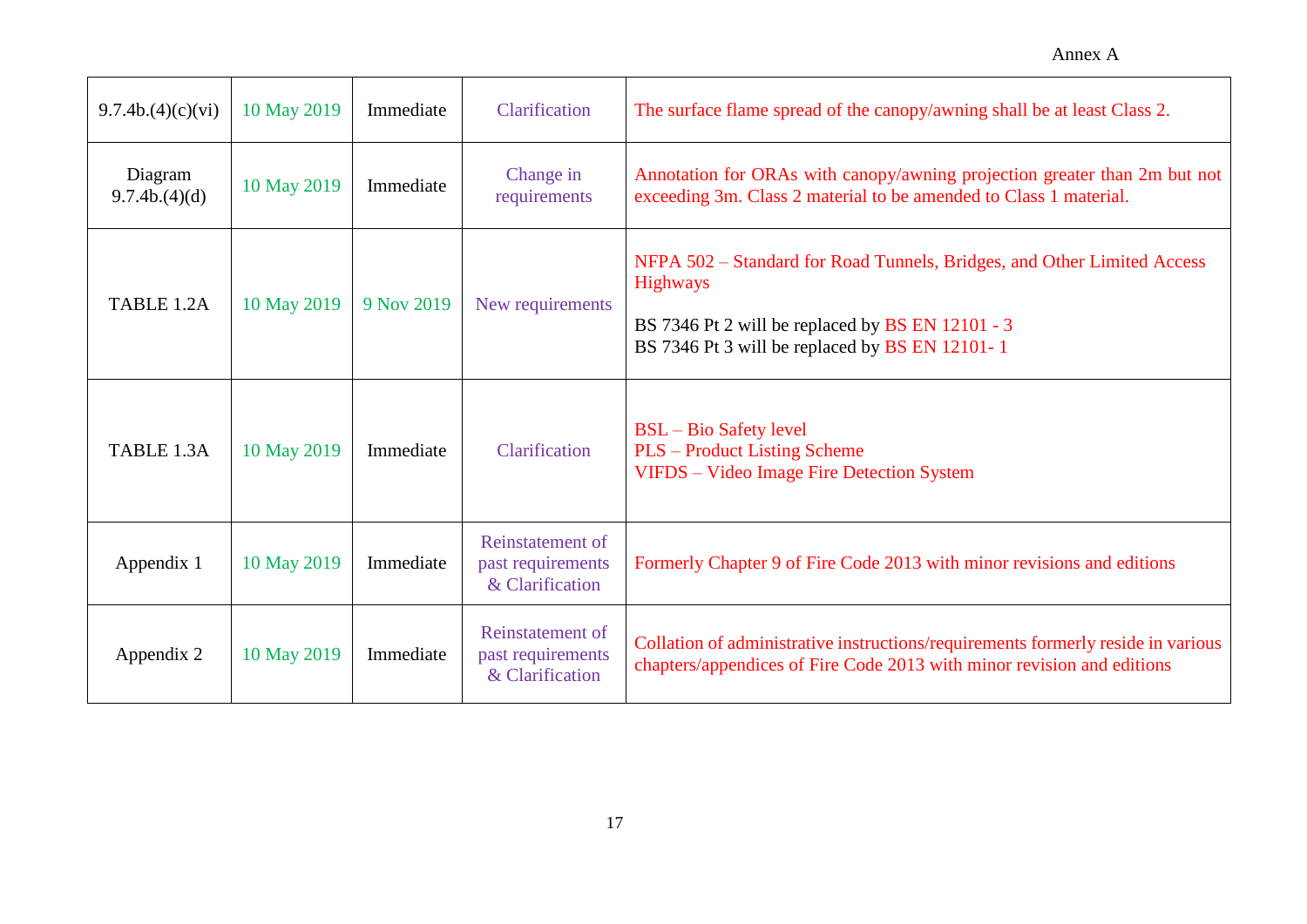| 11.1   | 21 Aug 2018 | 1 Mar 2019 | Current       | <b>GENERAL</b><br>This Chapter provides a list of building materials and equipment, also known<br>as fire safety products and materials, regulated by the SCDF. It includes the<br>acceptable test standards, product certification schemes and surveillance regime<br>for these products and materials, which are the technical requirements of the<br>Product Listing Scheme.                                                                                                                 |
|--------|-------------|------------|---------------|-------------------------------------------------------------------------------------------------------------------------------------------------------------------------------------------------------------------------------------------------------------------------------------------------------------------------------------------------------------------------------------------------------------------------------------------------------------------------------------------------|
|        | 10 May 2019 | Immediate  | Clarification | <b>GENERAL</b><br>This Chapter provides a list of building materials and equipment, also known<br>as regulated fire safety products and materials (refer to <i>Table 11A</i> ), which<br>includes the acceptable test standards, product certification schemes and<br>surveillance regime for these products and materials under the Product Listing<br>Scheme. The requirements for certification of these regulated fire safety<br>products and materials are also specified in this Chapter. |
|        | 21 Aug 2018 | 1 Mar 2019 | Current       | Mutual Recognition Arrangement (MRA)<br>Mutual Recognition Arrangement (MRA) refers to the global network of<br>conformity assessment bodies recognising each other's test report.                                                                                                                                                                                                                                                                                                              |
| 11.2.4 | 10 May 2019 | Immediate  | Clarification | Mutual Recognition Arrangement (MRA)<br>"Mutual Recognition Arrangement" refers to the arrangements signed between<br>Singapore Accreditation Council (SAC) and other international accreditation<br>bodies, to mutually recognise reports and certificates issued by an accredited<br>Conformity Assessment Body (CAB) as equivalent to their own standards.                                                                                                                                   |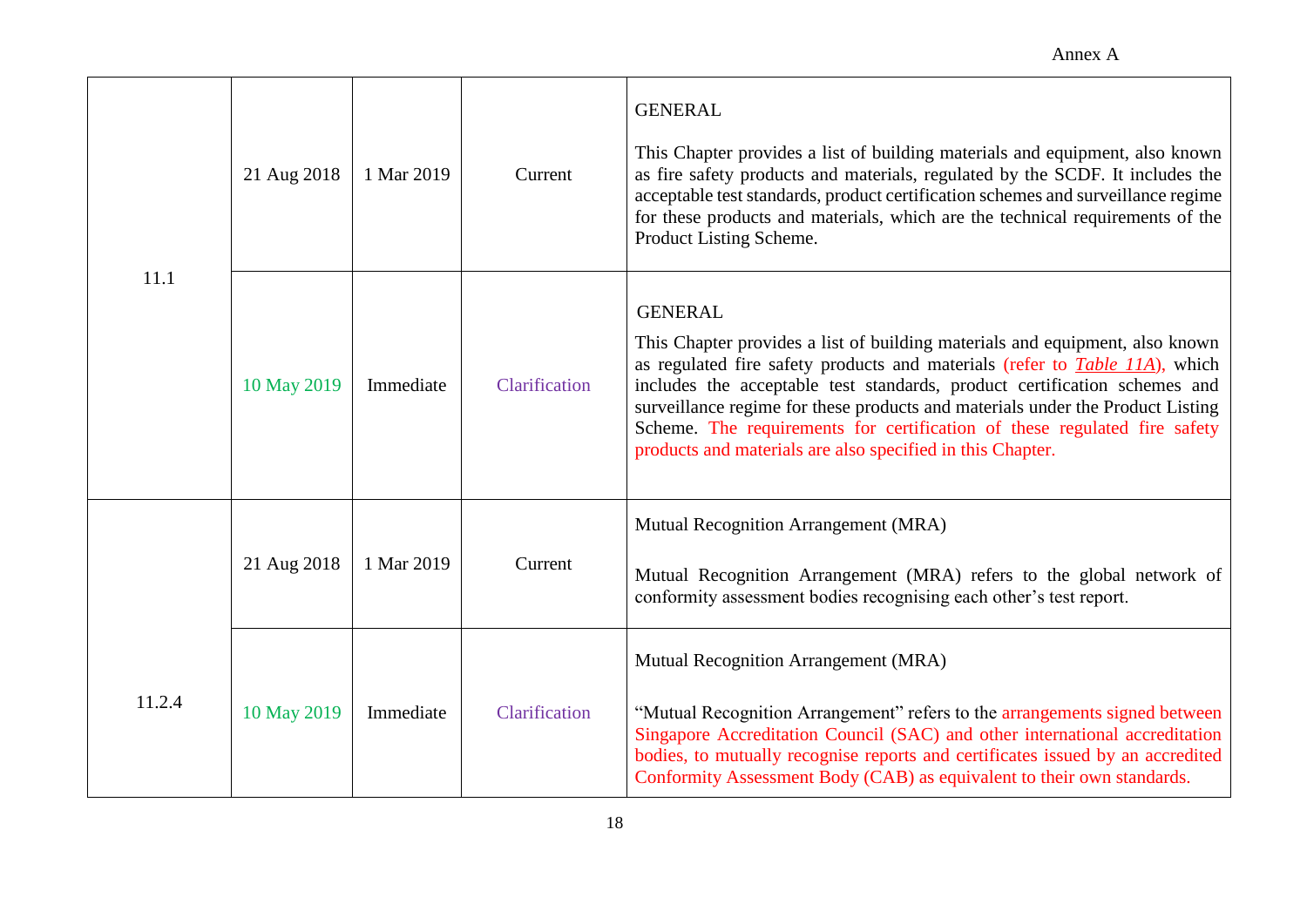|        | 21 Aug 2018 | 1 Mar 2019 | Current       | Scheme Type 1b (Scheme 1b)<br>Scheme Type 1b refers to the Scheme Type 1b specified in ISO/IEC 17067. It<br>consists of type testing of a sample of a production and subsequent batch<br>inspection. Regulated fire safety products certified under Scheme Type 1b are<br>issued with product labels which are also displayed on the products.            |
|--------|-------------|------------|---------------|-----------------------------------------------------------------------------------------------------------------------------------------------------------------------------------------------------------------------------------------------------------------------------------------------------------------------------------------------------------|
| 11.2.5 | 10 May 2019 | Immediate  | Clarification | Scheme Type 1b (Scheme 1b)<br>"Scheme Type 1b" refers to Scheme Type 1b specified in ISO/IEC 17067. It<br>consists of type testing of a sample of a production. Every subsequent batch<br>shall also be tested. Regulated fire safety products certified under Scheme Type<br>1b are issued with product labels which are also displayed on the products. |
| 11.2.6 | 21 Aug 2018 | 1 Mar 2019 | Current       | Scheme Type 2 (Scheme 2)<br>Scheme Type 2 refers to the Scheme Type 2 specified in ISO/IEC 17067. It<br>consists of type testing of a sample and market surveillance. Market<br>surveillance is conducted and samples of the product from the market are<br>assessed for ongoing conformity.                                                              |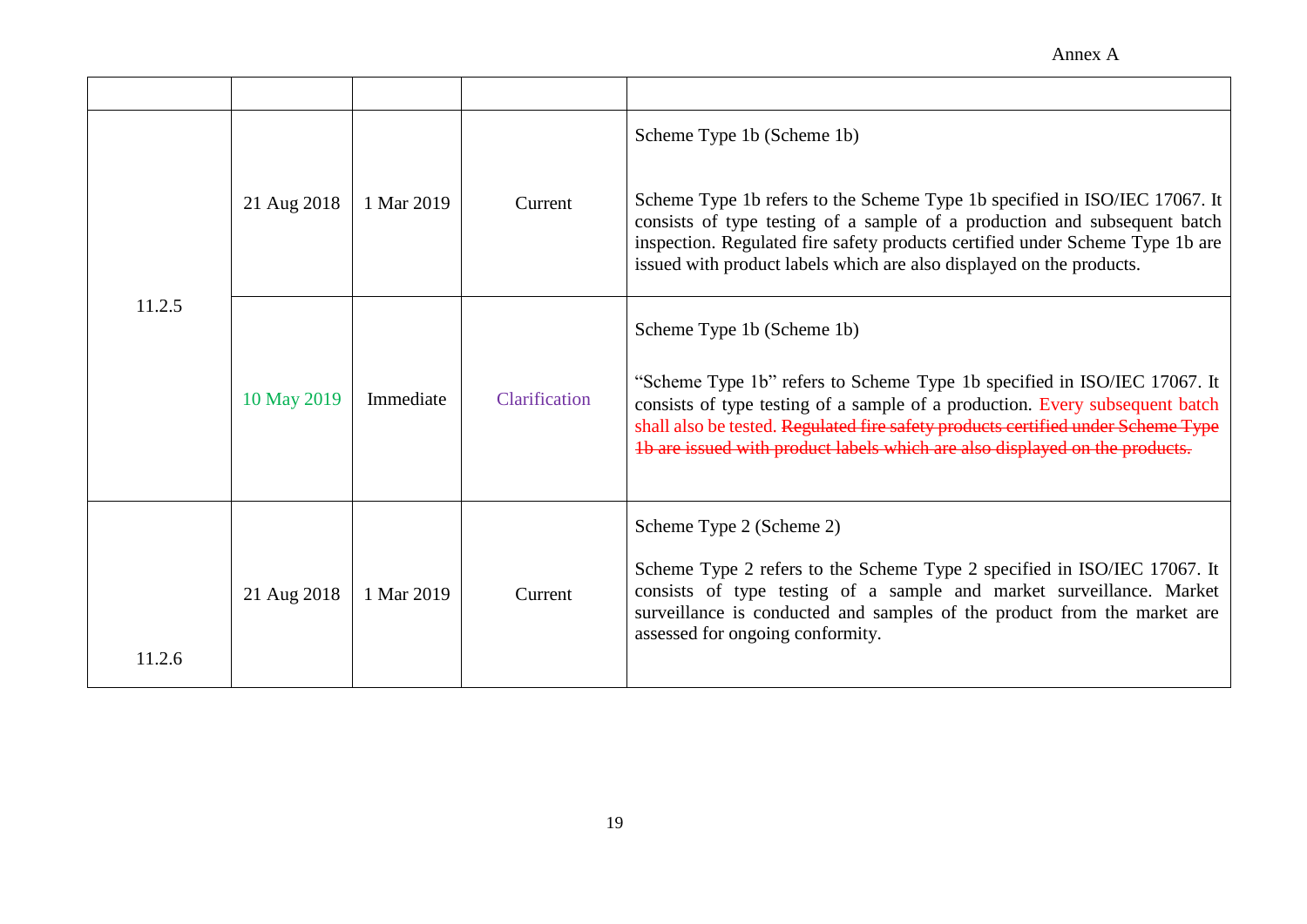|        | 10 May 2019 | Immediate  | Clarification | Scheme Type 2 (Scheme 2)<br>"Scheme Type 2" refers to Scheme Type 2 specified in ISO/IEC 17067. It<br>consists of type testing of a sample and subsequent periodic testing of samples<br>from the market to check that items produced subsequent to the initial<br>attestation fulfil the specified requirements.                                                                                                                                                                                                                                                                                                                                      |
|--------|-------------|------------|---------------|--------------------------------------------------------------------------------------------------------------------------------------------------------------------------------------------------------------------------------------------------------------------------------------------------------------------------------------------------------------------------------------------------------------------------------------------------------------------------------------------------------------------------------------------------------------------------------------------------------------------------------------------------------|
|        | 21 Aug 2018 | 1 Mar 2019 | Current       | Scheme Type 5 (Scheme 5)<br>Scheme Type 5 refers to the Scheme Type 5 specified in ISO/IEC 17067. It<br>consists of testing and assessment of the quality system involved. Surveillance<br>of the quality system is conducted and samples of the product from either the<br>market or at the point of production, or both, are assessed for ongoing<br>conformity. Regulated fire safety products certified under Scheme Type 5<br>(Discrete System) are issued with product labels which are also displayed on<br>the products.                                                                                                                       |
| 11.2.7 | 10 May 2019 | Immediate  | Clarification | Scheme Type 5 (Scheme 5)<br>"Scheme Type 5" refers to the Scheme Type 5 specified in ISO/IEC 17067. It<br>consists of type testing and assessment of the entire quality management<br>system, including auditing the production process and management system.<br>Surveillance testing of the product is done either from the market or at the point<br>of production, or both, to check that items produced subsequent to the initial<br>attestation fulfil the specified requirements. Regulated fire safety products<br>certified under Scheme Type 5 (Discrete System) are issued with product labels<br>which are also displayed on the products. |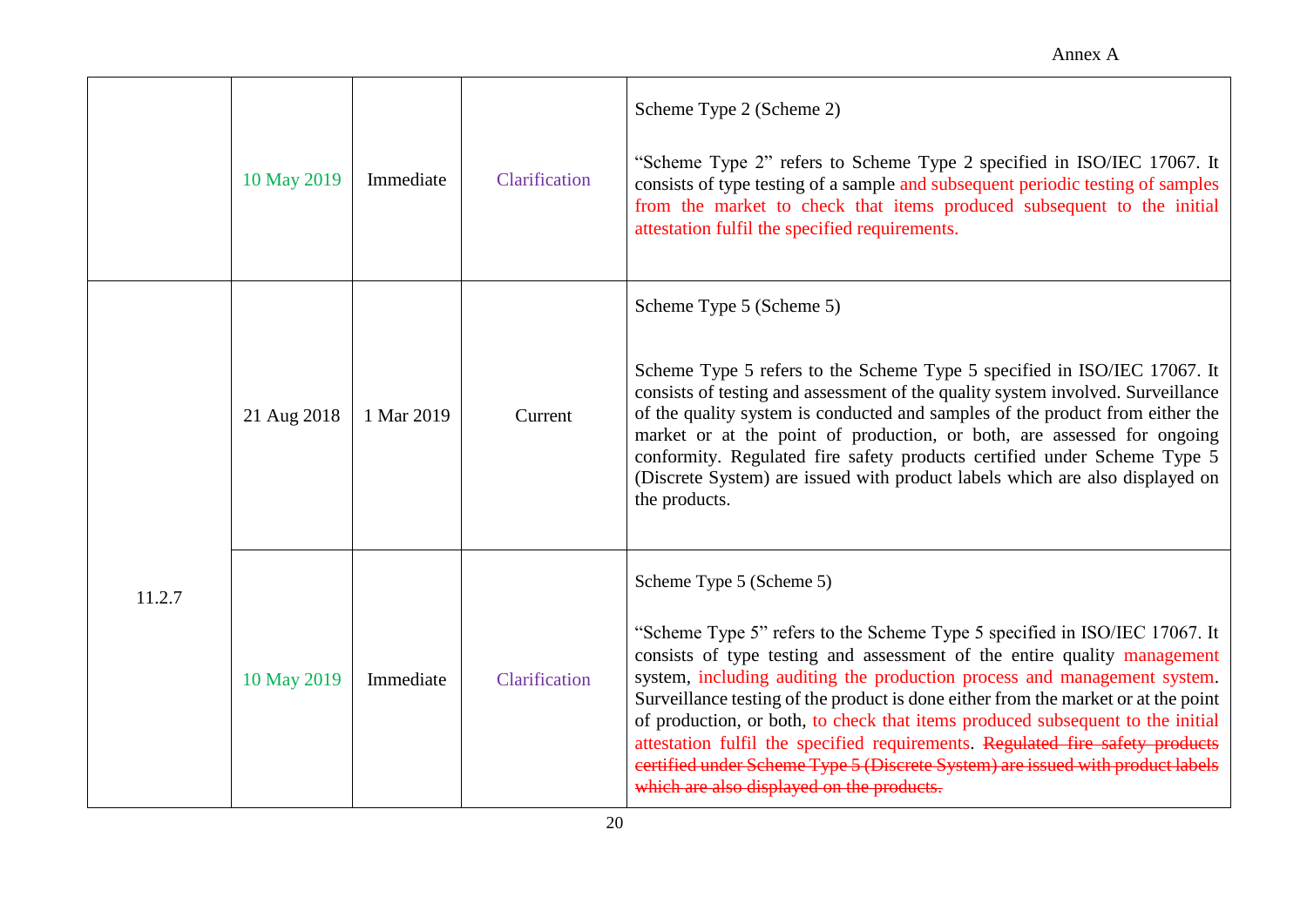| 11.2.8                   | 10 May 2019 | Immediate  | Clarification | Type testing<br>"Type testing" refers to testing of a product according to the test standard(s) for<br>that product for the application of CoC, as specified in <i>Table 11A</i> .                                                          |
|--------------------------|-------------|------------|---------------|---------------------------------------------------------------------------------------------------------------------------------------------------------------------------------------------------------------------------------------------|
| 11.2.9                   | 10 May 2019 | Immediate  | Clarification | Attestation<br>"Attestation" refers to a statement of conformity which leads to the issuance of<br>a CoC. The attestation, issued by a CB, indicates that the product is in<br>compliance with the PLS.                                     |
| 11.2.10                  | 21 Aug 2018 | 1 Mar 2019 | Current       | Discrete System<br>Products which are classified as discrete systems are issued with product labels<br>by CBs which can be displayed on the products. Examples of such products<br>include hydrants, landing valves and fire extinguishers. |
| (Updated clause)<br>no.) | 10 May 2019 | Immediate  | Clarification | Discrete system                                                                                                                                                                                                                             |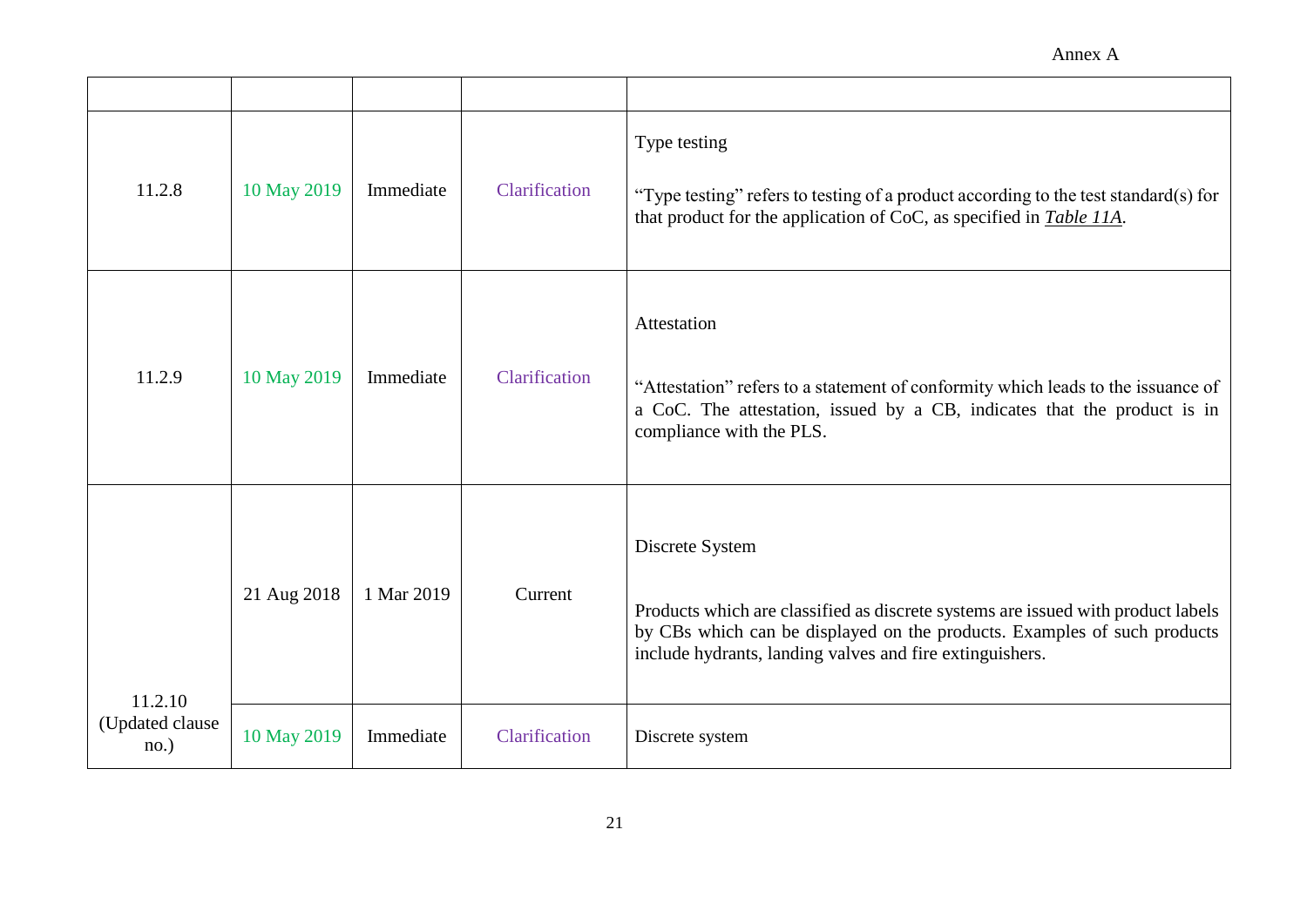|                          |             |            |               | "Discrete system" refers to a fire safety product on which it is physically<br>practicable and/or effective to affix a product label for identification purposes.<br>Such products include fire doors, landing valves, and fire extinguishers.                                         |
|--------------------------|-------------|------------|---------------|----------------------------------------------------------------------------------------------------------------------------------------------------------------------------------------------------------------------------------------------------------------------------------------|
| 11.2.11                  | 21 Aug 2018 | 1 Mar 2019 | Current       | Non-discrete system<br>Products which are classified as non-discrete system are issued by CBs with<br>DoC certificates to suppliers. Examples of such products include internal<br>partition system and floor system.                                                                  |
| (Updated clause)<br>no.) | 10 May 2019 | Immediate  | Clarification | Non-discrete System<br>"Non-discrete system" refers to a fire safety product on which it is not<br>physically practicable or effective to affix a product label, for example on walls,<br>floors and cables. Suppliers are instead issued with DoC certificates for these<br>products. |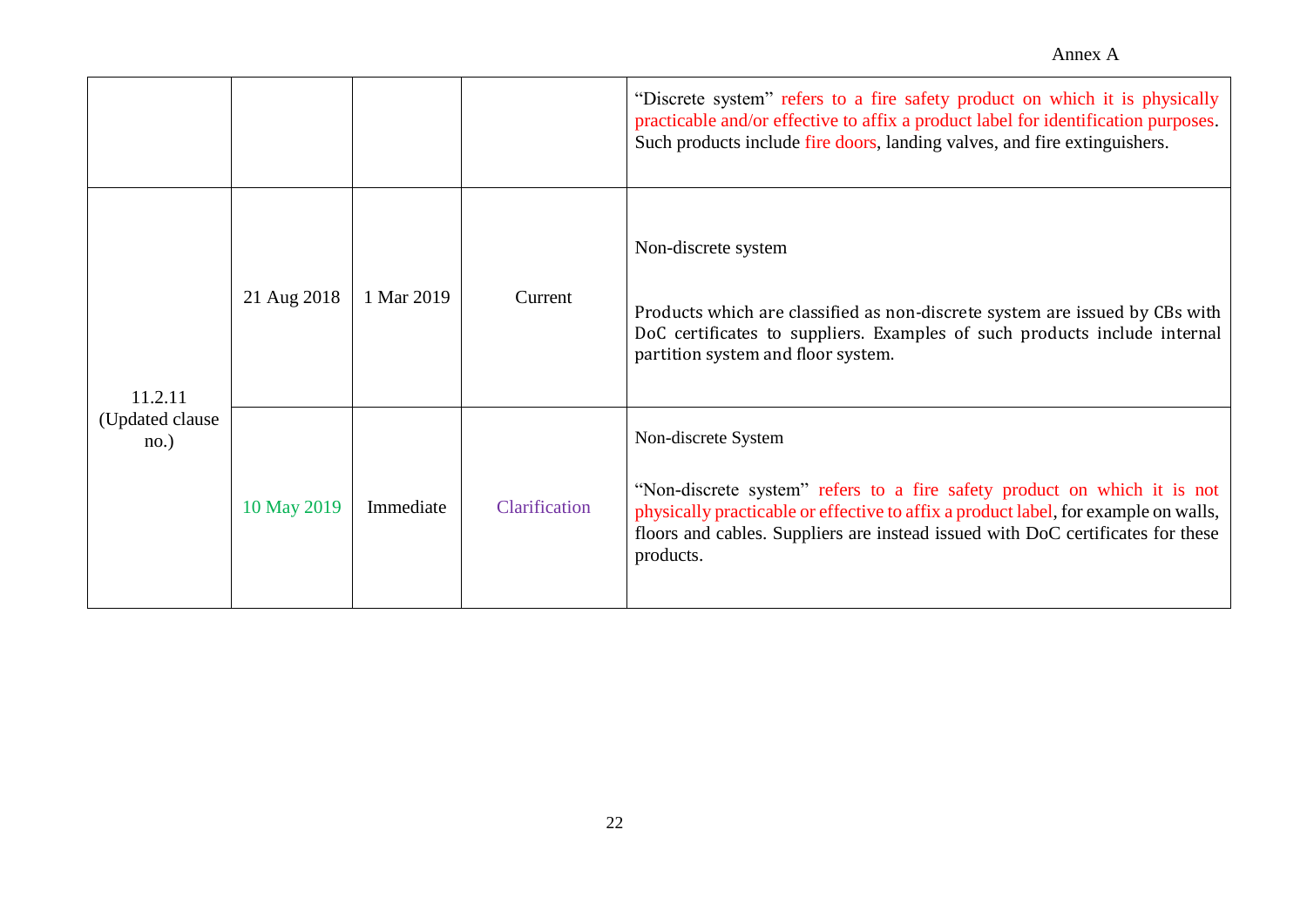| 11.3.1<br>(Updated clause)<br>no.) | 21 Aug 2018 | 1 Mar 2019 | Current       | Validity of test reports for regulated fire safety products and materials<br>a. Test report(s) shall be valid for 5 years at the point of listing for products listed<br>under Scheme Type 5 (Discrete system) and Scheme Type 1b which are issued<br>with product labels.<br>b. Test report(s) shall be valid for 10 years at the point of listing for products listed<br>under Scheme Type 5 (Non-discrete system) which are issued with DoC.<br>c. Test report(s) shall be valid for 5 years at the point of listing for products listed<br>under Scheme Type 2 (Discrete system) and valid for 10 years at the point of listing<br>for products listed under Scheme Type 2 (Non-discrete system). |
|------------------------------------|-------------|------------|---------------|-------------------------------------------------------------------------------------------------------------------------------------------------------------------------------------------------------------------------------------------------------------------------------------------------------------------------------------------------------------------------------------------------------------------------------------------------------------------------------------------------------------------------------------------------------------------------------------------------------------------------------------------------------------------------------------------------------|
|                                    | 10 May 2019 | Immediate  | Clarification | Validity of test reports for regulated fire safety products and materials<br>a. With reference to <i>Table 11A</i> , products under Scheme 1b shall be certified based<br>on a test report(s) that was issued less than 5 years prior to the date of the CoC<br>being issued. Scheme 1b (discrete systems) shall be issued with product labels,<br>while Scheme 1b (non-discrete systems) shall be issued with DoCs.<br>b. Discrete systems under Scheme 2 and 5 shall be certified based on a test report(s)<br>that was issued less than 5 years prior to the date of the CoC being issued. These<br>products shall be issued with product labels.                                                  |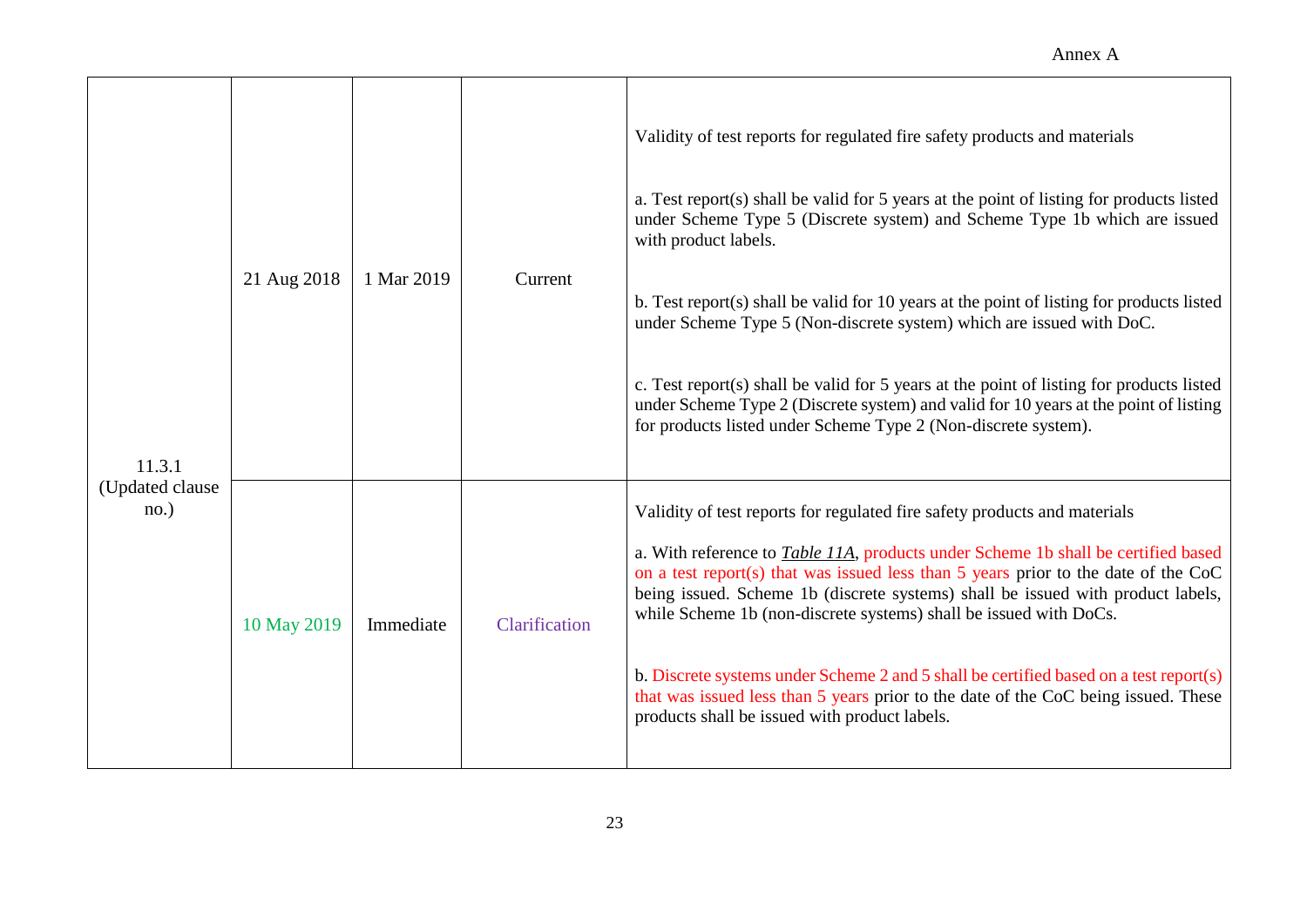|        |             |            |               | c. Non-discrete systems under Schemes 2 and 5 shall be certified based on a test<br>$report(s)$ that was issued less than 10 years prior to the date of the CoC being issued.<br>These products shall be issued with DoCs.                                                                                                                                                                                                                                                                                                                                                                                                                                                                                 |
|--------|-------------|------------|---------------|------------------------------------------------------------------------------------------------------------------------------------------------------------------------------------------------------------------------------------------------------------------------------------------------------------------------------------------------------------------------------------------------------------------------------------------------------------------------------------------------------------------------------------------------------------------------------------------------------------------------------------------------------------------------------------------------------------|
| 11.3.3 | 21 Aug 2018 | 1 Mar 2019 | Current       | ACCREDITATION REQUIREMENTS<br>a. All CBs offering services in Singapore to certify regulated fire safety products<br>and materials shall be accredited by Singapore Accreditation Council (SAC), and<br>shall comply with the requirements stipulated in ISO/IEC 17065 (Conformity<br>Assessment - Requirements for Bodies Certifying Products, Processes and<br>Services).<br>b. All testing laboratories offering services to test regulated fire safety products/<br>materials shall be accredited by SAC or recognised by SAC via the MRA, and shall<br>comply with the requirements stipulated in ISO/IEC 17025 (General Requirements<br>for the Competence of Testing and Calibration Laboratories). |
|        | 10 May 2019 | Immediate  | Clarification | Accreditation requirements<br>a. Regulated fire safety products and materials used in fire safety works shall be<br>certified by a local certification body accredited by SAC, and shall comply with<br>the requirements stipulated in ISO/IEC 17065 (Conformity Assessment -<br>Requirements for Bodies Certifying Products, Processes and Services).<br>b. Regulated fire safety products and materials shall be accompanied by test                                                                                                                                                                                                                                                                     |
|        |             |            |               | reports from testing laboratories accredited by SAC or recognised by SAC via<br>the MRA, and shall comply with the requirements stipulated in ISO/IEC 17025                                                                                                                                                                                                                                                                                                                                                                                                                                                                                                                                                |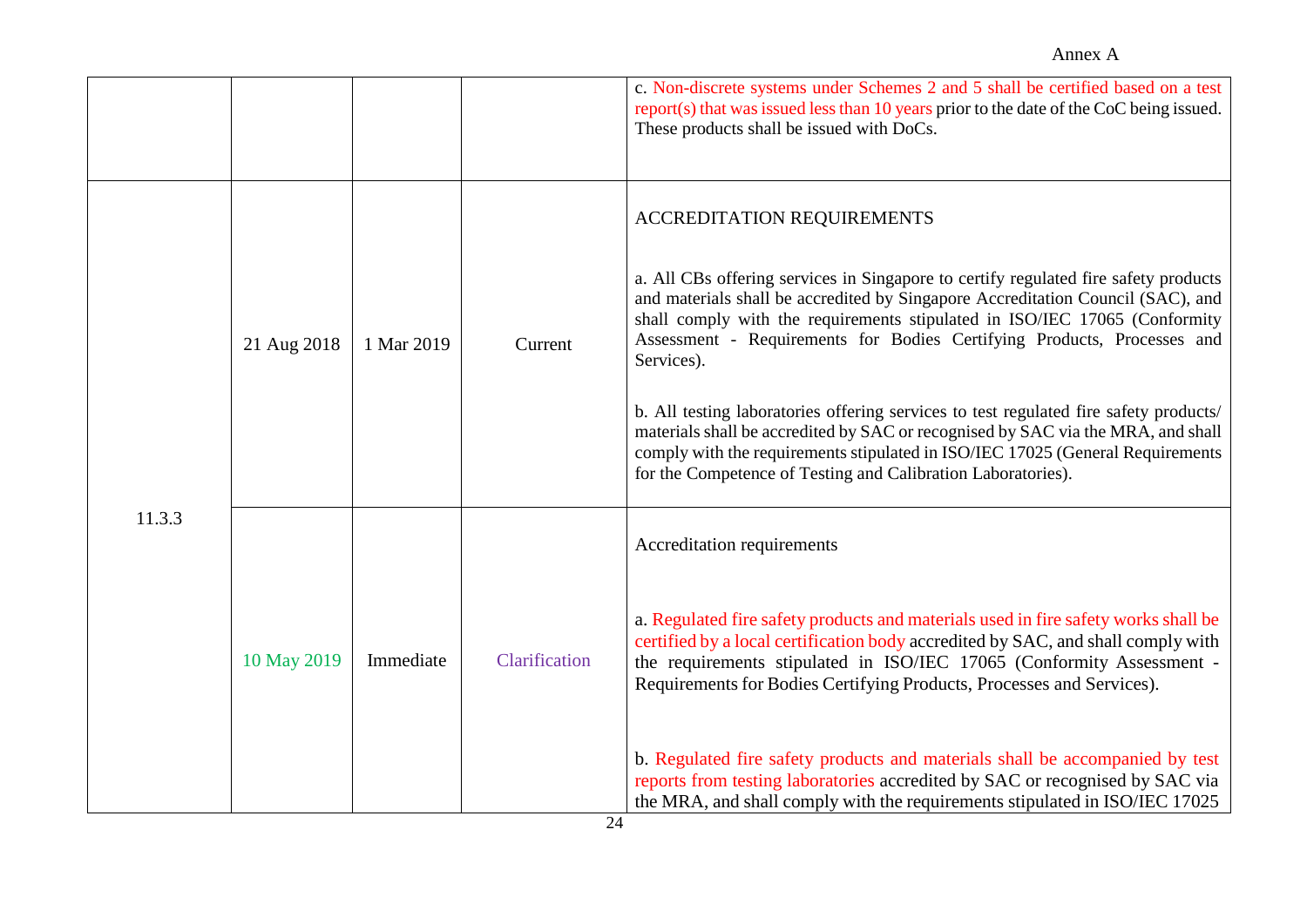|        |             |            |               | (General Requirements for the Competence of Testing and Calibration<br>Laboratories).                                                                                                                                                                                                                                         |
|--------|-------------|------------|---------------|-------------------------------------------------------------------------------------------------------------------------------------------------------------------------------------------------------------------------------------------------------------------------------------------------------------------------------|
|        | 21 Aug 18   | 1 Mar 2019 | Current       | PROVISION OF MINIMUM INFORMATION BY CBS ON CERTIFIED<br>FIRE SAFETY PRODUCTS & MATERIALS AND PRODUCTS &<br>WHICH<br><b>THE</b><br><b>CERTIFICATION</b><br><b>MATERIALS</b><br><b>FAILED</b><br><b>REQUIREMENTS</b>                                                                                                            |
|        |             |            |               | CBs shall provide the minimum information as specified below in their<br>directory for certified fire safety products and materials and products &<br>materials which failed the certification requirements for verification by the<br>public. Such information shall be part of the audit requirements of SAC.               |
| 11.3.4 |             |            |               | Provision of minimum information by CBs on regulated fire safety products<br>and materials for certification                                                                                                                                                                                                                  |
|        | 10 May 2019 | Immediate  | Clarification | All certified regulated fire safety products, with the minimum information as<br>specified below, shall be published on the CBs' directory online. This<br>directory should also include products that have failed to meet certification<br>requirements. Such information shall be part of the audit requirements of<br>SAC. |
|        | 21 Aug 2018 | 1 Mar 2019 | Current       | TRACEABILITY OF CERTIFIED PLS LISTED PRODUCTS                                                                                                                                                                                                                                                                                 |